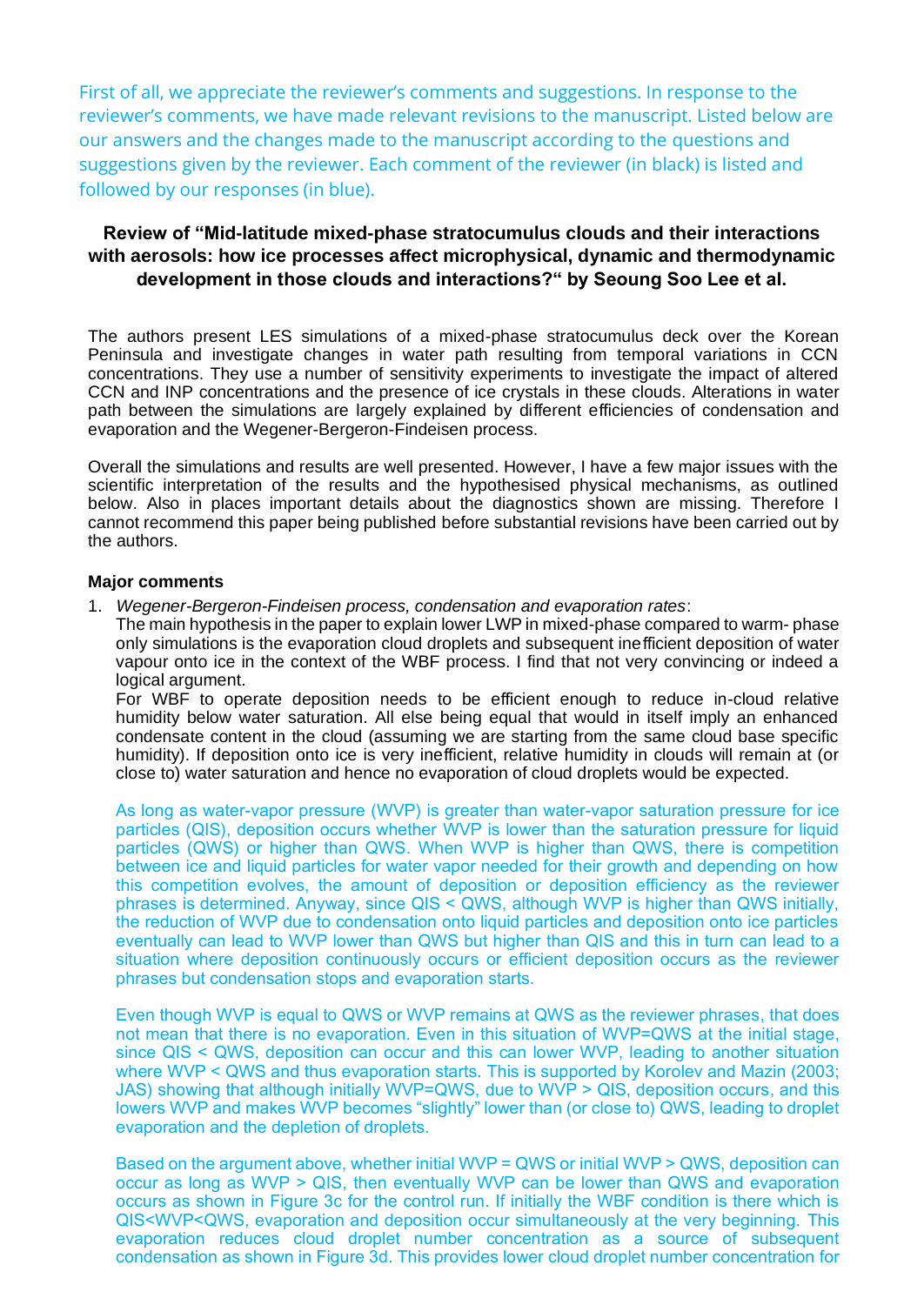condensation when the situation of WVP > QWS is recovered, and subsequently contributes to less condensation; note that unlike in parcel models, air parcels in the model adopted here experience various updraft, downdraft and microphysical conditions and feedbacks among them while those parcels move around three-dimensionally, hence, those parcels can repeatedly come back and forth between WVP>QWS and WVP<QWS. However, aided by the fact that QIS < QWS, deposition is facilitated whether WVP at a grid point and a time step is higher than QWS or not as long as WVP is higher than QIS. This leads to greater deposition than condensation in the control run. The deposition is inefficient due to low CINC as a source of deposition. This inefficient deposition does not mean there is no deposition but mean that deposition is not large enough to make cloud mass in the mixed-phase clouds similar to that in the warm clouds due to the low CINC and the associated insufficient integrated surface area of ice crystals as demonstrated by the INP-10 and INP-100 runs. In the INP-10 and INP-100 runs, with increasing CINC, when WVP > QWS, ice particles can be more dominant in the competition between ice and liquid particles for their growth than in the control run. This enhances deposition and reduces condensation in the INP-10 and INP-100 runs as compared to those in the control run. When  $WVP \le QWS$  but  $WVP > QIS$ , more CINC makes deposition more efficient or significant, which is more favorable for maintaining WVP < QWS and for more efficient evaporation (and thus subsequent less condensation) in the INP-10 and INP-100 runs than in the control run.

If we look at the control run only in Figure 3b, deposition occurs and its rate is generally greater than condensation rate. This means that if we restrict our argument only to the control run for the mixed-phase cloud, deposition occurs significantly as compared to condensation to explain cloud mass more than condensation. This in turn means that deposition enhances condensate content, as the reviewer phrases, in a way that this deposition-enhanced cloud mass is greater than condensation-related cloud mass. This significant deposition is considered inefficient, only when it comes to cloud mass in the control run for the mixed-phase cloud as compared to that in the control-noice run for the warm cloud. Here, it is notable that as seen in Figure 3c, evaporation occurs and this means that overall, the significant deposition involves evaporation in the control run. This in turn means that the statement that deposition is very inefficient, leading to no evaporation, as the reviewer phrases is not true when it comes only to the control run. Here, we see that deposition and evaporation interact with each other to induce the significant deposition in the control run, however, this deposition is not large enough, leading to lower WP in the control run than in the control-noice run.

We may think the sedimentation of ice particles and the PBL-top entrainment play a role in the lower WP in the control run than in the control-noice run. Regarding this, we repeated the control run with sedimentation turned off or by setting fall velocity of ice particles to zero as detailed in Section 4.1.3. In this repeated run, we can exclude the role of sedimentation of ice particles in the WP. Comparisons between the control run and this repeated run show that the qualitative nature of results does not vary with whether there is the ice-particle sedimentation or not. Also, as explained below, the entrainment at the PBL top is greater in the control-noice run than in the control run. Hence, the loss of ice particles and associated cloud mass via ice-particle sedimentation is not the reason why the control run has lower WP than the control-noice run, and entrainment tends to reduce cloud mass in the control-noice run more than in the control run. This means that ice-particle sedimentation and entrainment are not the reason why WP is lower in the control run than in the control-noice run.

#### 2. *Loss of cloud condensate by sedimentation, changes in entrainment and cloud fraction*:

A much more logical explanation (and indeed one that can be found in literature for explaining the behaviour of Arctic / Southern Ocean mixed-phase stratocumulus) is the change in sedimentation rates if ice crystals are present in the stratocumulus clouds. The authors do not consider loss processes due to sedimentation (or indeed altered cloud-top entrainment) in the presented results. This should be remedied in a future version of the manuscript.

The authors also do not discuss changes in cloud fraction between the simulations, which are frequently reported to occurs for super-cooled stratus clouds in the Southern ocean as a function of the INP abundance.

1. We obtained the time series of differences in the average entrainment rate between the control and low-aerosol runs as shown in Figure 9b. This figure shows that during the period between 12:50 and 13:20 LST on January 12<sup>th</sup>, there is no steady and rapid temporal increase in differences in the rate of entrainment at the PBL tops unlike the situation with CDNC differences between the control and low-aerosol runs. Hence, we believe that it is not likely that the jump in differences in evaporation between the runs is induced by the entrainment rate. However, we believe that entrainment together with the WBF mechanism plays a role in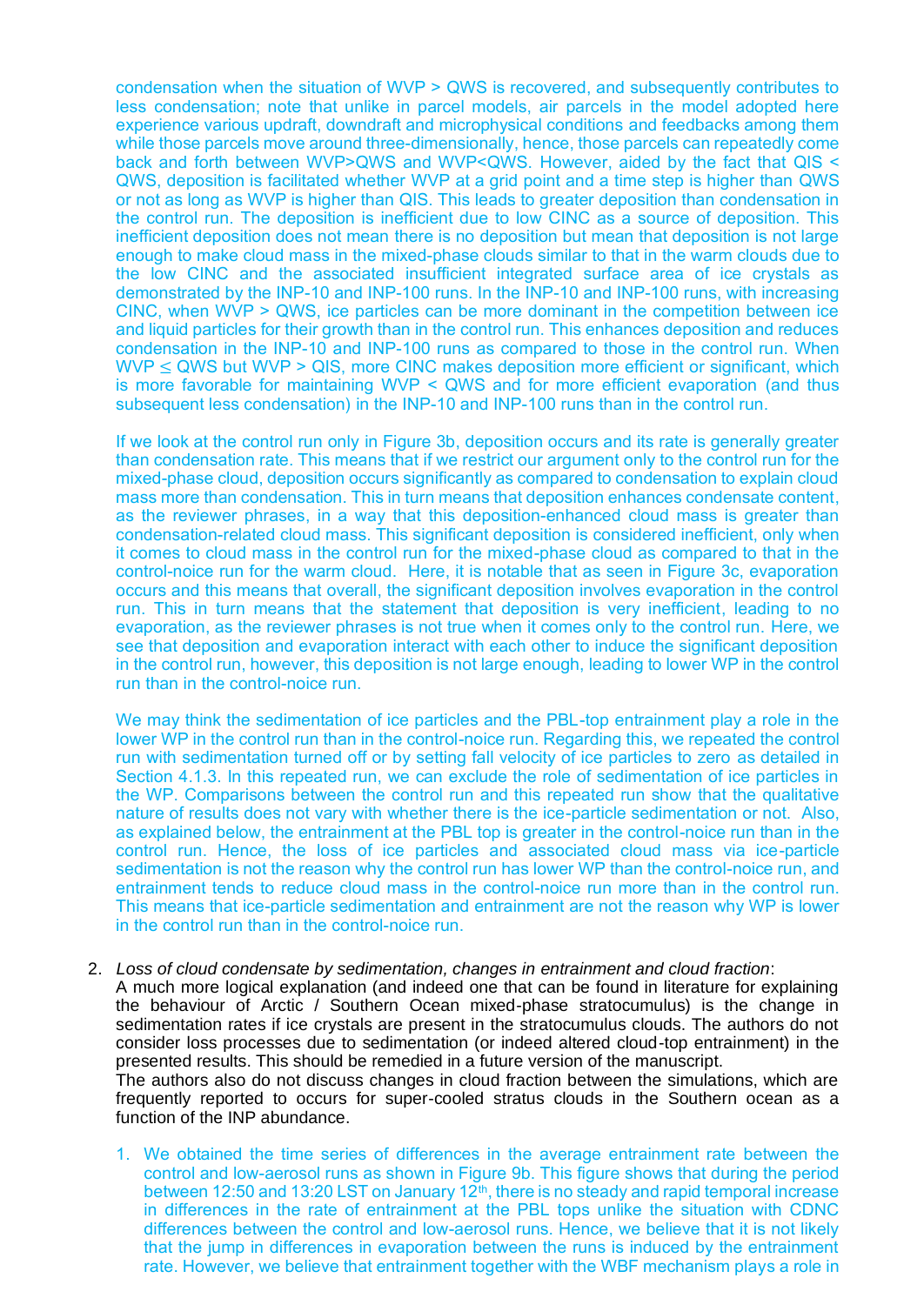the reduction in the temporal decrease in evaporation and contributes to the lower temporal reduction in evaporation than that in condensation after 13:30 LST on January 12<sup>th</sup> in each of the control and low-aerosol runs. Regarding this, the following is added:

### (LL869-872 on p29)

For the period between 12:50 and 13:20 LST, there is no steady and rapid temporal increase in differences in the entrainment rate at the PBL tops unlike the situation with CDNC differences between the ice runs (Figure 9b). Hence, the greater jump in differences in evaporation between the ice runs is not likely to be induced by entrainment.

### (LL878-883 on p29)

The presence of the WBF mechanism and entrainment facilitates evaporation and this acts against the temporal decrease in evaporation with time over the period in each of the ice runs. This counteraction by the WBF mechanism and entrainment reduces the temporal decrease in evaporation and enables evaporation to reduce temporally to a less extent as compared to condensation in each of the ice runs for the period (Supplementary Figure 1).

2. Regarding the role of entrainment in the noice runs, the following is added:

### (LL954-966 on p32)

The average entrainment rate over all grid points at the PBL tops and over the whole simulation period is 0.71 and 0.60 cm s<sup>-1</sup> in the control-noice and low-aerosol-noice runs, respectively. The average entrainment rate over all grid points at the PBL tops and over the whole simulation period is 0.13 and 0.15 cm s<sup>-1</sup> in the control and low-aerosol runs. There are aerosol-induced decreases in the average entrainment over the whole simulation period between the ice runs. The boost of evaporation by the WBF mechanism in each of the ice runs leads to greater evaporation efficiency by outweighing the lower entrainment rate in the control run than in the control-noice run and in the low-aerosol run than in the low-aerosol-noice run. Aerosol-induced increases in the boost lead to aerosol-induced greater increases in evaporation efficiency between the ice runs than between the noice runs despite aerosol-induced decreases (increases) in the entrainment rate between the ice (noice) runs for the whole simulation period.

3. Regarding the role of entrainment between the control and control-noice runs, the corresponding text is revised as follows:

#### (LL543-554 on p18-19)

Associated with the more evaporation and difficulty in droplet activation, droplets disappear more and form less, leading to a situation where cloud droplet number concentration (CDNC) starts to be lower in the control run during the initial stage (Figure 3d). This is despite the higher entrainment rate at the PBL tops and associated more evaporation in the control-noice run than in the control run. The average entrainment rate over all grid points at the PBL tops and over the initial stage is 0.18 and 0.08 cm  $s<sub>-1</sub>$  in the control-noice and control runs, respectively. In this study, the entrainment rate is calculated as follows:

The entrainment rate =  $dz/dt - w_{sub}$ 

Here,  $z_i$  is the PBL height and  $w_{sub}$  is the large-scale subsidence rate at the PBL top.

4. Regarding the role of entrainment between the control and INP-reduced runs, the corresponding text is revised as follows:

### (LL1050-1061 on p35)

Also, more entrainment contributes to the more evaporation in the control run (Figure 9b). Between the INP-reduced and control runs, with no increases in the concentration of background aerosols acting as CCN, increases in the surface-to-volume ratio of droplets and the associated enhancement in the WBF-mechanism-related efficiency of evaporation are negligible as compared to those between the control and low-aerosol runs. Note that there are overall larger increases in entrainment and associated evaporation between the control and INP-reduced runs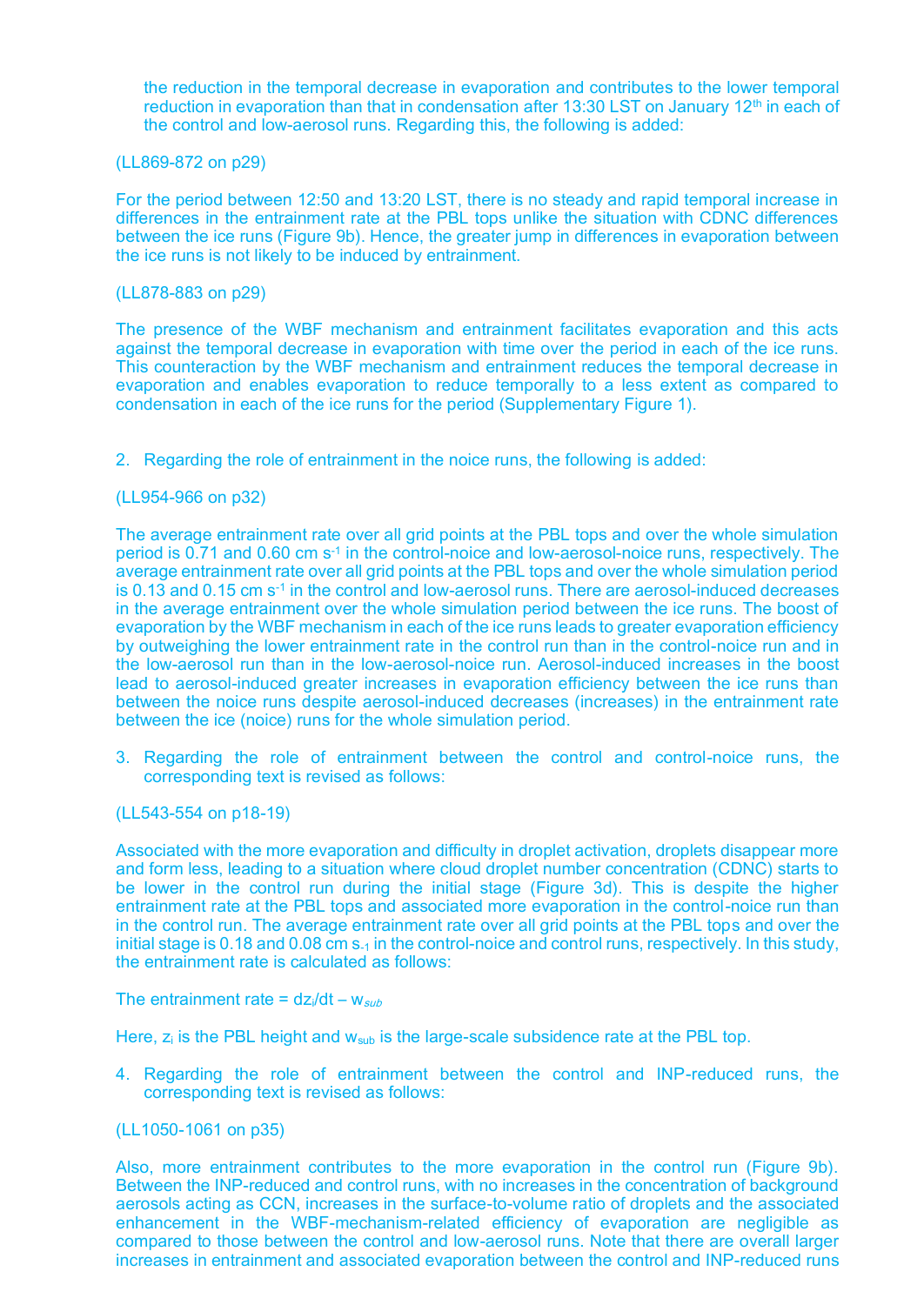than between the control and low-aerosol runs (Figure 9b). The negligible enhancement in the WBF-mechanism-related efficiency of evaporation overshadows the overall larger increases in entrainment and associated evaporation between the control and INP-reduced runs. This leads to aerosol-induced overall smaller increases in evaporation between the control and INP-reduced runs than between the control and low-aerosol runs (Figures 9a and 9d).

- 5. Regarding the role of the sedimentation of ice crystals, sensitivity tests are performed. Sections 4.1.3 and 4.2.3 describe those tests and their results.
- 6. Regarding the cloud fraction, the following is added:

(LL464-467 on p16)

This higher WP in the control-noice run accompanies the higher average cloud fraction over time steps with non-zero cloud fraction. The average cloud fraction is 0.98 and 0.92 in the controlnoice and control runs, respectively.

(LL736-738 on p25)

This involves aerosol-induced decreases in the average cloud fraction over time steps with nonzero cloud fraction from 0.93 in the low-aerosol run to 0.92 in the control run.

(LL748-750 on p25)

This involves aerosol-induced increases in the average cloud fraction over time steps with nonzero cloud fraction from 0.96 in the low-aerosol-noice run to 0.98 in the control-noice run.

(LL1092-1096 on p36)

This greater increase in IWP dominates over the smaller decrease in LWP between the control and INP-reduced runs, leading to an increase in WP in the control run as compared to that in the INP-reduced run with an increase in the average cloud fraction over time steps with non-zero cloud fraction from 0.89 in the INP-reduced run to 0.92 in the control run.

## **Specific comments**

1. In the introduction (l. 104 ff.) the WBF process is introduced. The discussion is relatively superficial and for example ignores that the occurrence of WBF dependence on the balance in timescales between supersaturation generation and its depletion by condensation and deposition on the existing cloud particle population. As so much of the paper rests on the WBF process are more detailed discussion is required here (if the focus on WBF is to remain in future versions of the manuscript).

The following is added:

### (LL121-128 on p5)

The occurrence of the WBF mechanism depends on updrafts, humidity, associated supersaturation and microphysical factors such as cloud-particle concentrations and sizes (Korolev, 2007). Also, it needs to be pointed out that when the WBF mechanism starts and how long it lasts depend on how a timescale for updrafts and associated supersaturation is compared to that for phase-transition processes as a part of microphysical processes (Pruppacher and Klett, 1978). Korolev (2007) have utilized a parcel-model concept to come up with conditions of updrafts and microphysical factors where the WBF mechanism is operative.

To give more detailed explanation of the methodology to examine the interplay between ice and liquid particles including the WBF mechanism, the following is added:

## (LL160-179 on p6-7)

To fulfill the aim, this study focuses on effects of the interplay between ice crystals and droplets on those clouds, and interactions of these effects with aerosols using a large-eddy simulation (LES) Eulerian framework. The LES framework reasonably resolves microphysical and dynamic processes at turbulence scales and thus we can obtain process-level understanding of those effects and interactions. Note that with the Eulerian framework, instead of tracking down individual air parcels, which can be pursued with the Lagrangian framework, this study looks at updrafts, microphysical factors, phase-transition processes and their evolution, which are averaged over grid points in a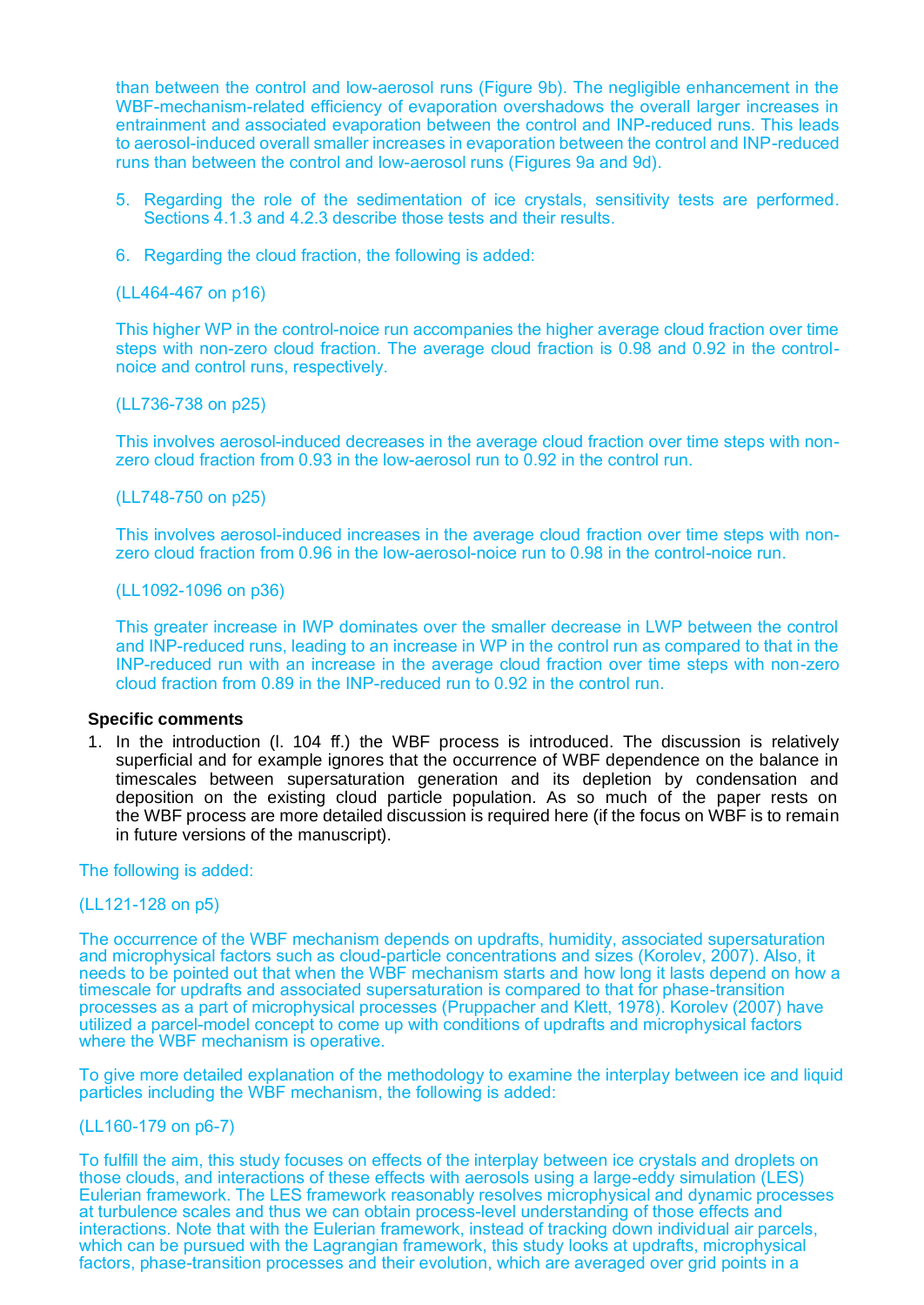domain, to examine the overall interplay between ice and liquid particles over the whole domain. Also, in the LES framework, air parcels go through various updrafts, microphysical factors and feedbacks between them. Thus, unlike in Korolev (2007), an air parcel in the LES framework can repeatedly experience conditions where the WBF mechanism does not work and those where the mechanism works as it moves around three-dimensionally. Hence, chasing down air parcels in terms of conditions (e.g., updrafts and microphysical factors) for processes such as the WBF mechanism is enormous task and not that viable. This motivates us to embrace the approach that adopts the averaged updrafts, microphysical factors and phase-transition processes to examine the overall interplay between ice and liquid particles which includes the WBF mechanism. To help this approach to identify the overall interplay between ice and liquid particles clearly, this study utilizes sensitivity simulations.

2. Figure 2: It is unclear what the data shown is. Observations somehow regridded? Some model output? You need to state this in the text and the caption.

Observed and measured PM data by ground stations are shown in Figures 2a, 2b and 2c. For Figures 2b and 2c, observed and measured PM data are interpolated into grid points in the domain. To make this point clear, corresponding text and caption are revised and the following is added:

## (LL201-202 on p7)

These stations observe and measure PM10 and PM2.5 using the beta-ray attenuation method (Eun et al., 2016; Ha et al., 2019).

### (LL215-217 on p8)

To construct Figures 2b and 2c, observed and measured aerosol mass concentrations by the ground stations are interpolated into equidistant points in the rectangle.

#### (In caption for Figure 2)

The spatial distribution of PM2.5, which is observed and measured by the ground stations and interpolated into grid point over the rectangle in Figure 1, at (b) 05:00 LST and (c) 18:00 LST on January  $12<sup>th</sup>$  in  $2013$ .

3. Section 2: You discuss changes in ambient aerosol concentrations in this section due to advection. Changes in airmass as implied by the large increase in aerosol concentrations shown in the timeseries likely also imply changes in meteorology (e.g. moisture content or vertical temperature structure). Are there any data available to check how large these changes are and what the impact of these changes on the cloud deck would be?

Yes, there are changes in meteorology accompanying changes in aerosol concentrations in the domain.

This paper focuses only on impacts of advected aerosols on clouds and does not focus on impacts of advected meteorological conditions on those clouds. Hence, impacts of advected meteorological conditions are out of scope of this study. That's why we repeated the control run only by changing aerosol concentrations but not by changing meteorological conditions. Then, we compared the control run to the repeated run (i.e., the low-aerosol run) to isolate impacts of advected aerosols.

Although impacts of advected meteorological conditions are out of scope, we obtained the vertical distribution of the radiosonde-observed potential temperature and humidity at 03:00 and 15:00 LST on Jan. 12th as shown in the following figure. At 03:00 LST on Jan. 12<sup>th</sup> just before when aerosol concentrations start to increase due to the aerosol advection in the Seoul area, there is a stable layer in the PBL whose top is around 1.0 km. This stable layer is not favorable for the formation of a deck of stratiform clouds. However, after 03:00 LST, the PBL becomes a well-mixed layer and its top height increases to 1.5 km as seen in comparisons between 03:00 and 15:00 LST in the figure. Hence, with advection-induced increases in aerosol concentrations in the Seoul area, meteorological conditions become favorable for the formation of a deck of stratocumulus clouds. Regarding this, if we had repeated the control run with an assumption that meteorological conditions after 03 LST on January 12<sup>th</sup> do not evolve and are fixed at 03 LST on January 12<sup>th</sup>, there would have been no or nearly no formation of stratocumulus clouds in the repeated run.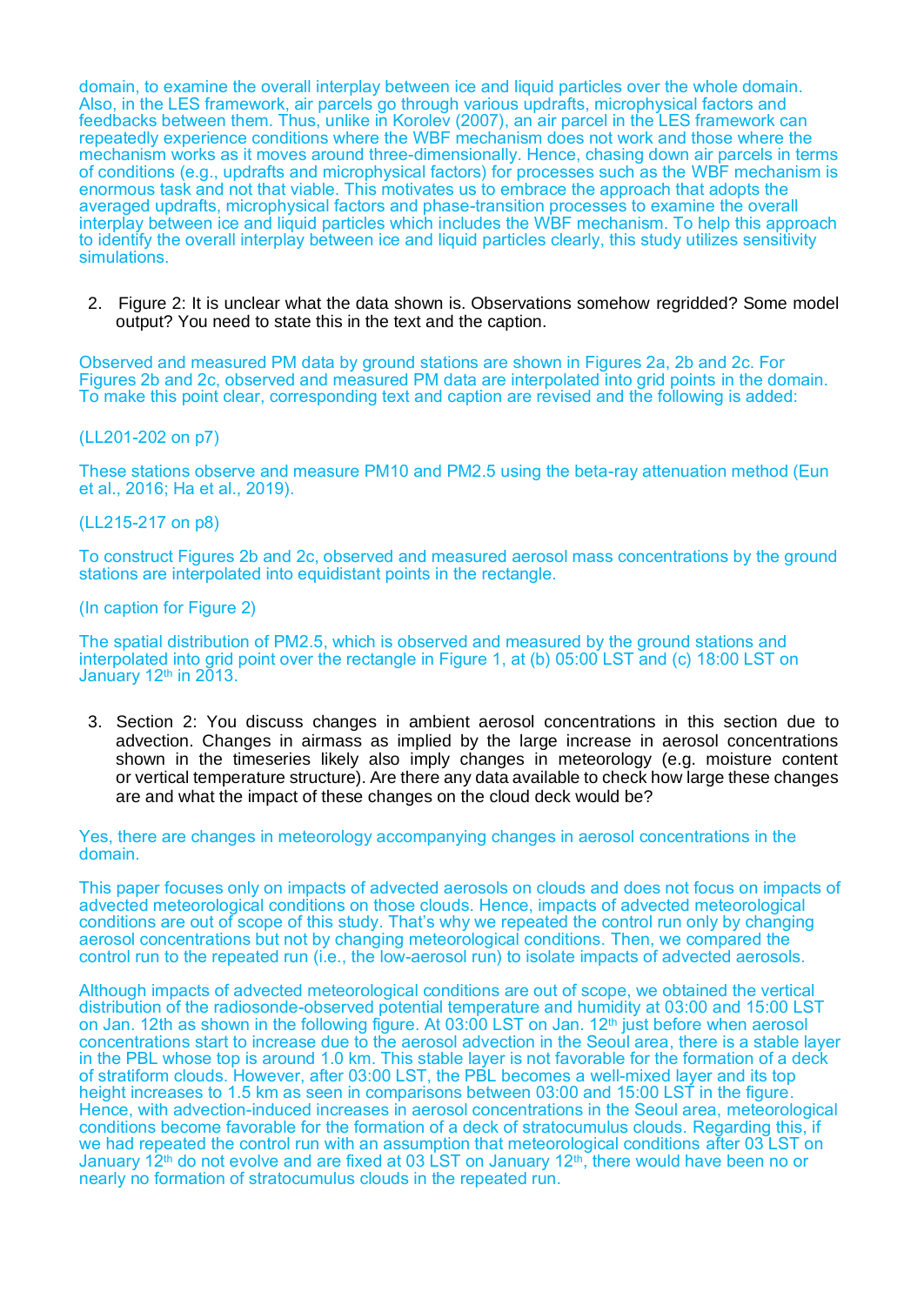

4. Section 3.2 (l. 247): Are observations at this spatial resolution also available over the ocean area of your domain? How is the horizontal interpolation done and how potential domain-filling required in areas with fewer stations? Also could you use the AERONET data to justify your assumption about constant modal radius and standard deviation?

Aerosol data are not available over the ocean area. Using the inverse distance weighting (IDW) method for interpolation or extrapolation, aerosol observed data on the land are extrapolated to the ocean area. Simply speaking, distances between a grid point of interest over the ocean and grid points over the land are obtained and based on these distances, an aerosol concentration for the grid point over the ocean is obtained. Here, IDW adopts an assumption that things that are close to one another or have shorter distances among them are more alike than those that are farther apart or have longer distances among them.

Only ~20% of the simulation domain is occupied by the ocean area and thus, we believe that the ocean area does not occupy a significant portion of the domain. So, we think that ocean does not affect the conclusions in this study. As a way of testing this thought and a way of removing the uncertainty associated with the ocean, we performed analyses of observation and simulation results here only over the land area (without the extrapolation of observation in the land area to the ocean area). These analyses give us the same conclusions that are already given in the old manuscript. Hence, whether we include the ocean and associated uncertainty in analyses or not does not affect the qualitative nature of conclusions in this study.

According to the AERONET data, the shape of aerosol size distribution and aerosol composition do not show a significant variation during the simulation period. Hence, we assume that the shape and composition do not vary during the period. The shape and composition described in the old manuscript are the average shape and composition over the simulation period.

To indicate the shape of aerosol size distribution and aerosol composition in the AERONET data do not show a significant variation during the simulation period, the following is added:

#### (LL299-302 on p10-11)

Aerosol chemical composition in this study is assumed to be represented by this mixture in all parts of the domain during the whole simulation period, based on the fact that aerosol composition does not vary significantly over the domain during the whole period with the observed clouds.

## (LL315-317 on p11)

Since the AERONET observation shows that the shape of the size distribution does not vary significantly over the domain during the simulation period, we believe that this assumption is reasonable.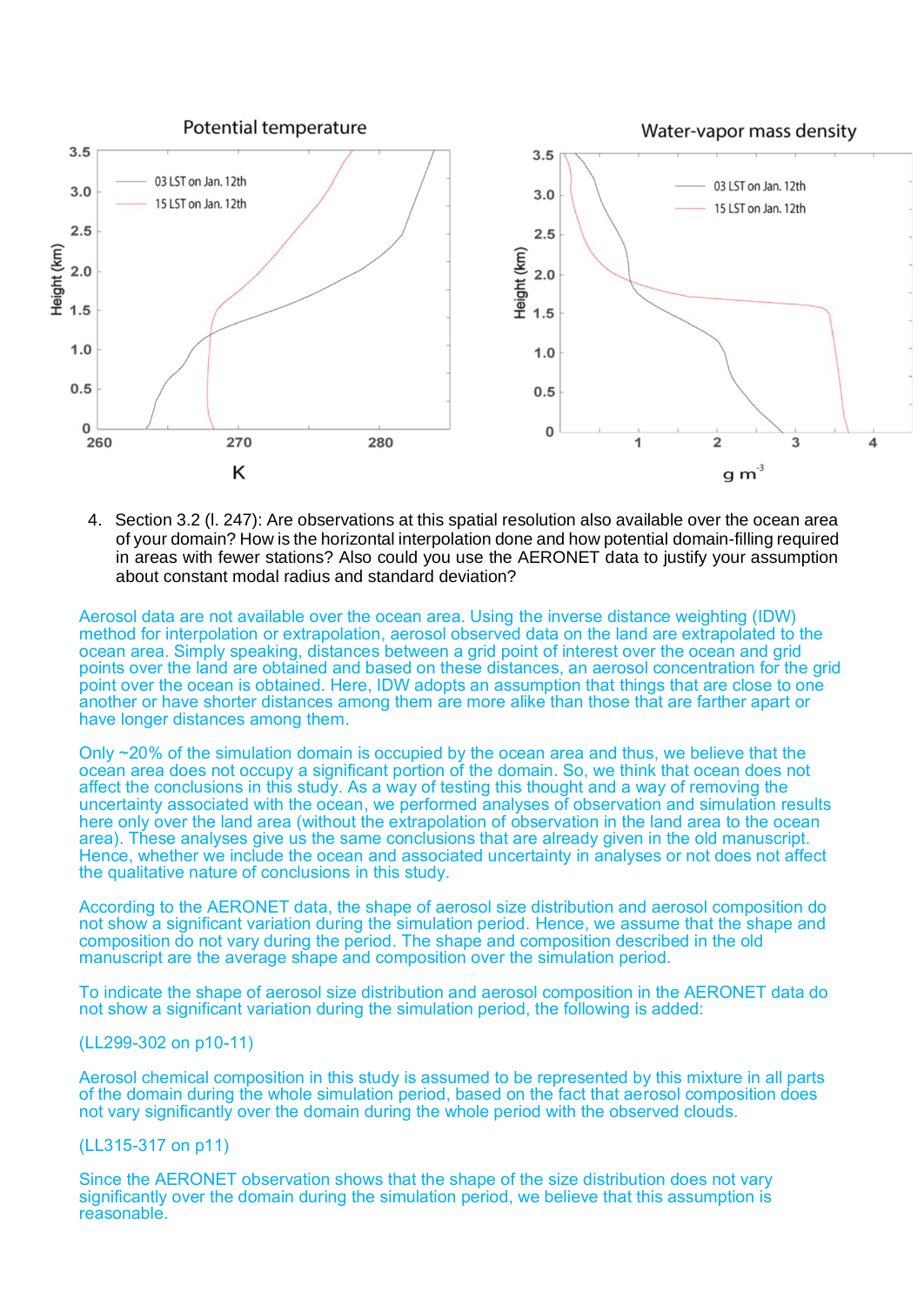5. Figure 3 (and several other figures): It is unclear whether the averages shown are average over the entire domain or in-cloud areas only. The former would / could potentially include a large number of small values in cloud-free areas and include potential changes in cloud cover into the shown metrics / diagnostics.

By "definition", the domain average means that all grid points are used for the average whether they have non-zero values of a variable of interest or not. For example, the domain-averaged condensation rate is "the sum of condensation rate over all grid points in the domain whether they have the zero value of condensation rate or not" divided by "the number of all grid points in the domain". When "the domain average" is used, that is indicated in figure captions and text.

When the average is performed over grid points only with non-zero values of a variable of interest but not with zero values, that is indicated in figure captions and text. For example, CDNC averaged over grid points only with non-zero values of CDNC for the whole domain is "the sum of CDNC over grid points with non-zero CDNC excluding those with zero CDNC in the domain" divided by "the number of grid points with non-zero CDNC excluding those with zero CDNC in the domain"

Most of variables in this paper are averaged with "the domain average". However, it is conventional to show the values of variables, such as CINC, CDNC, cloud-particle radius, and cloud-top and -bottom heights, averaged over grid points with the non-zero values of those variables, since in this way, readers can make comparisons of those variables between different studies most of which perform the average of those variables over grid points with the non-zero values of those variables but not over all grid points including both the non-zero and zero values. In the case of cloud-particle radius, it is conventional that it can also be averaged over grid points with non-zero cloud-particle concentration.

In this study, we are interested in how the total amount of cloud variables (e.g., LWP, IWP, WP, condensation, evaporation and deposition) vary over the whole domain with varying aerosol conditions or cloud conditions (e.g., mixed-phase or warm clouds). Based on the interest, we summed up each of those variables over the whole grid points whether they have the non-zero values of each of those variables or not. Then, following the convention which shows the normalized sum of each of those cloud variables as a way of showing the total amount of each of those cloud variables, we normalized the sum by dividing it by the total number of all grid points over the whole domain in all of simulations, which is equivalent to "the domain average", so that readers can compare the normalized sum to that in other studies most of which also perform "the domain average" for those cloud variables.

We find that whether we perform the domain average for each of variables, such as CINC, CDNC, cloud-particle radius, cloud-top and -bottom heights, and compare each of these domain averages to each of the domain-averaged cloud variables (e.g., LWP, IWP, WP, condensation, evaporation and deposition) or we perform the average of each of those cloud variables (e.g., LWP, IWP, WP, condensation, evaporation and deposition) only over grid points where it has non-zero values and compare each of these averages to the average of each of variables, such as CINC, CDNC, cloudparticle radius, cloud-top and -bottom heights, only over grid points where it has non-zero values, the qualitative nature of conclusions in this study does not vary.

## **Technical corrections**

Throughout the text IN is used to refer to aerosols able to initiate ice. In recent literature this term is not standard anymore, instead "ice nucleating particles" (INP) is used. The authors should consider switching to this nomenclature.

Done.

- l. 57: interactions with what?

Replaced with the following:

## (LL58-59 on p3)

This study examines the roles of ice processes in those clouds and their interactions with aerosols using a large-eddy simulation (LES) framework.

- l. 62: I do not understand what you want to say with the sub-sentence starting with "whose"

The sub-sentence is removed.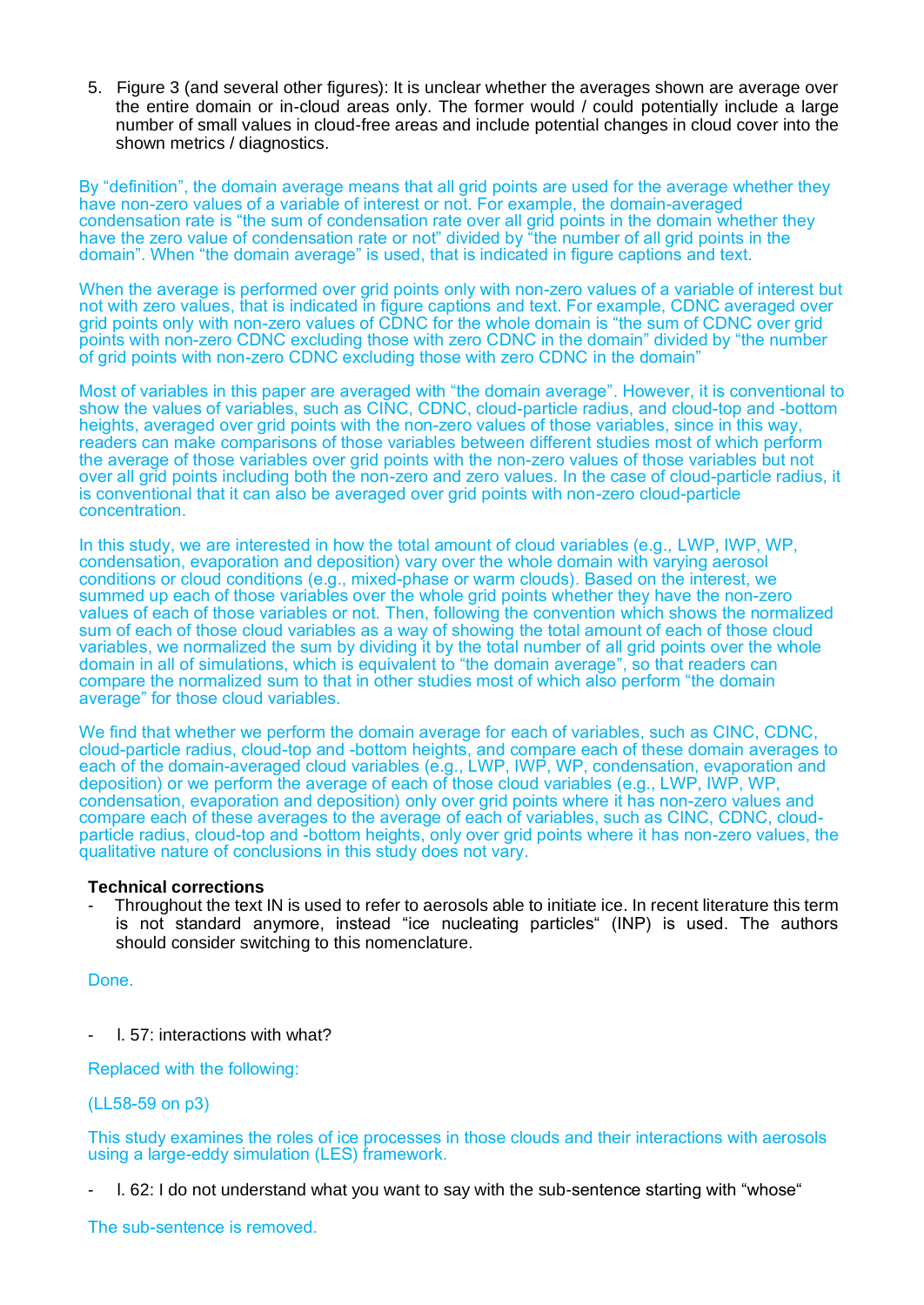- l. 102: Make sure you make clear that "level" refers to an altitude, at which homogeneous freezing would be expected based on an average temperature profile. The current formulation is somewhat confusing.

The word "level" pointed out here is replaced with "altitude"

- l. 104: "The level of water-vapour equilibrium saturation **pressure** is lower …"

Done.

- l. 111: "… differences in water-vapour equilibrium saturation **pressure over** ice and liquid …"

We put "pressure" in the corresponding sentence. However, we believe that "between" is a better word than "over", since the corresponding sentence wants to express that the saturation pressure is "different" between ice and liquid particles.

- I. 118 ff: I am not sure the sentence starting with "hence" is logical or I do not understand what you are trying to say. Please rephrase.

The corresponding sentences are replaced with the following:

(LL129-135 on p5)

The evolution of cloud particles as well as their interactions with aerosols is strongly dependent on thermodynamic and dynamic conditions such as humidity, temperature and updraft intensity (Pruppacher and Klett, 1978; Khain et al., 2008). Interactions between ice and liquid particles in mixed-phase clouds, which include the WBF mechanism, change thermodynamic and dynamic conditions where cloud particles grow. Impacts of these changes on the development of mixedphase clouds and their interactions with aerosols have not been understood well.

- l. 177: Please indicate the location of these stations (also the Seoul one) on Figure 1.

Done.

- l. 179: Not sure I would agree with 03 LST based on the plot. It more looks like 10 LST.

We looked at data and it is 05 LST. We marked the time points with arrows and the following is added to the corresponding caption, accordingly:

The blue (red) arrow marks time when aerosol mass starts to increase in BN (SL) due to the advection of aerosols from East Asia to the Seoul area.

- l. 227: Please rephrase this sentence. It sounds very strange. Also state whether you use equidistant vertical levels or a stretched coordinate system.

Replaced with the following:

(LL261-263 on p9)

In the vertical domain, the resolution coarsens with height. The resolution in the vertical domain is 20 m just above the surface and 100 m at the model top that is at  $\sim$  5 km in altitude.

- l. 280: "… aerosols **acting** as IN …" (missing also at various other instances throughout the text, please carefully review)

Done.

I. 338: Interplay between what?

The corresponding text is revised as follows:

(LL431-437 on p15)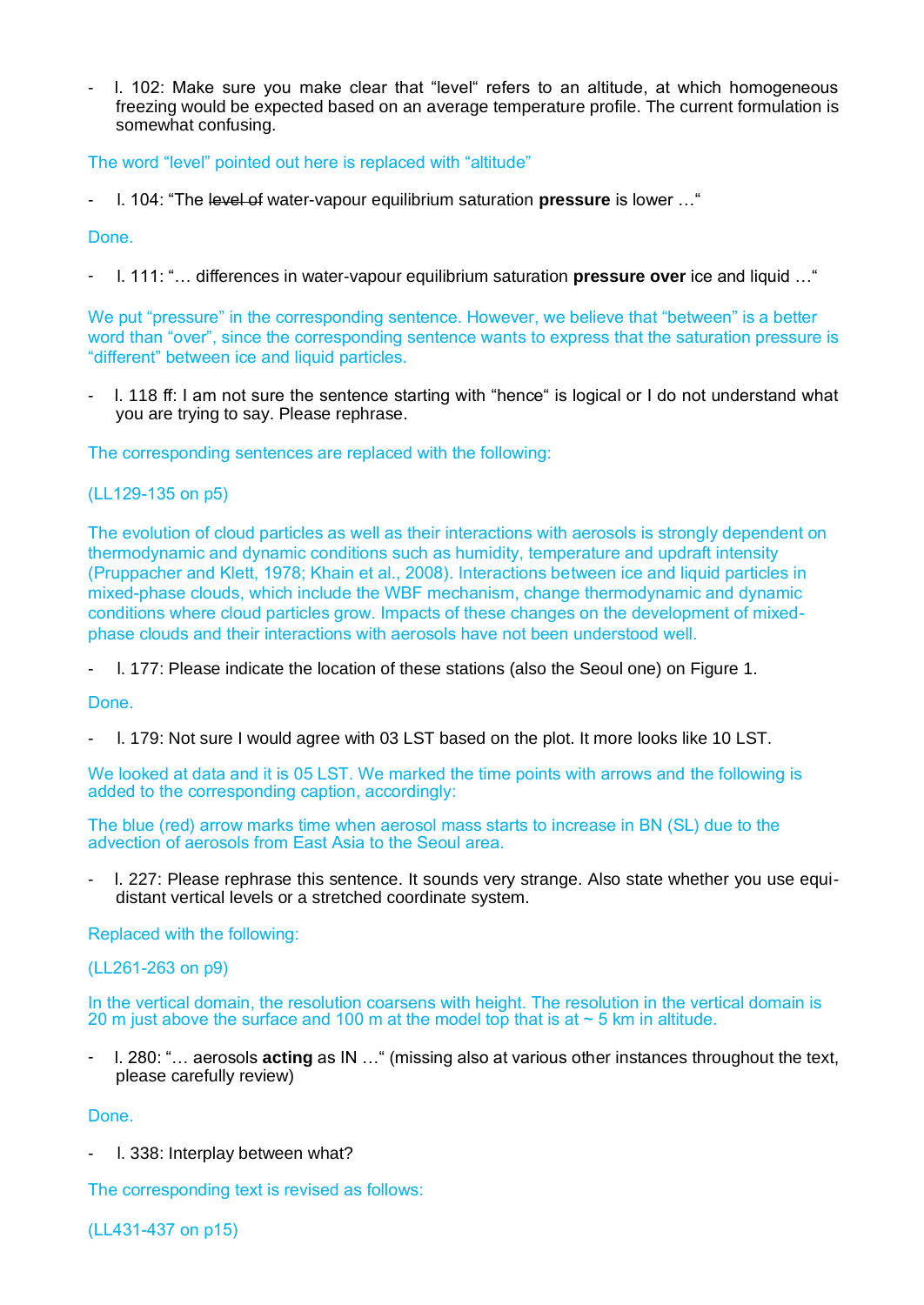Via comparisons between the control and control-noice runs, we aim to identify effects of the interplay between ice crystals and droplets on the adopted system. Via comparisons between a pair of the control and low-aerosol runs and that of the control-noice and low-aerosol-noice runs, we aim to identify effects of the interplay between ice crystals and droplets on interactions between the system and aerosols. Henceforth, the pair of the control and low-aerosol runs is referred to as the ice runs, while the pair of the control-noice and low-aerosol-noice runs is referred to as the noice runs.

1. 388: Is this refering to MTSAT or ground based observations? How is averaging done?

The corresponding text is revised as follows:

## (LL485-500 on p17)

Multifunctional Transport Satellites (MTSAT), which are geostationary satellites and available in the East Asia, do not provide reliable data of LWP and IWP, although they provide comparatively reliable data of cloud fraction and cloud-top height throughout the whole simulation period (Faller, 2005). Ground observations provide data of cloud fraction and cloud-bottom height throughout the whole simulation period. Here, the simulated cloud fraction and cloud-bottom height are compared to those from ground observations, while the simulated cloud-top height is compared to that from the MTSAT. The average cloud fraction over time steps with non-zero cloud fraction is 0.92 and 0.86 in the control run and observation, respectively. The average cloud-bottom height over grid columns and time steps with non-zero cloud-bottom height is 230 (250) m in the control run (observation). The average cloud-top height over grid columns and time steps with non-zero cloud-top height is 2.2 (2.0) km in the control run (observation). For this comparison between the control run and observation, observation data are interpolated into grid points and time steps in the control run. The percentage difference in each of cloud fraction, cloud-bottom and -top heights between the control run and observations is  $\sim$  10% and thus the control run is considered performed reasonably well for these variables.

- l. 621 ff: I do not get this sentence, please rephrase.

As seen in supplementary Figure 1 and described in text, evaporation and condensation jump in each of the ice runs (i.e., the control and low-aerosol runs) in a time period between 12:50 and 13:20 LST. As seen in supplementary Figure 1 and described in text, the jump (or the surge or the rapid increase) in evaporation is higher than that in condensation in each of the ice runs. This accompanies a situation where the jump in differences in condensation between the ice runs is not as high as that in differences in evaporation between the ice runs as seen in supplementary Figure 1 and described in text. As seen in supplementary Figure 1 and described in text, associated with this, differences in the jump between evaporation and condensation are greater in the control run than in the low-aerosol run.

It is well-known that evaporation tends to make droplets disappear and condensation counteracts this disappearance of droplets. Hence, more evaporation tends to make more droplet disappear, while more condensation counteracts the disappearance of droplets more as described in text. The jump (or the surge or the rapid increase) in evaporation leads to the jump (or the surge or the rapid increase) in the disappearance of droplets, while the jump in condensation leads to the jump in the counteraction against the disappearance of droplets. Since the jump in evaporation is higher than that in condensation in each of the ice runs, evaporation-induced disappearance of droplets outweighs condensation-induced counteraction against the disappearance of droplets. Hence, for each of the ice runs, this induces the decreasing trend of cloud droplet number concentration (CDNC) starting at 13:30 LST. If the rate of this decrease in CDNC with time is equal between the runs, there won't be any decreasing trend in "differences" in CDNC between the runs. However, remember that differences in the jump between evaporation and condensation are greater in the control run than in the low-aerosol run. Hence, evaporation-induced disappearance of droplets is counteracted by condensation "less" in the control run than in the low-aerosol run. This induces the rate of the decrease in CDNC with time to be greater in the control run than in the low-aerosol run, which in turn induces differences in CDNC between the runs to reduce with time starting at 13:30 LST.

The corresponding paragraph is revised as follows:

## (LL801-817 on p27)

The jump in differences in condensation between the ice runs is not as high as that in differences in evaporation between the ice runs (Figure 9a). This situation accompanies the fact that in each of the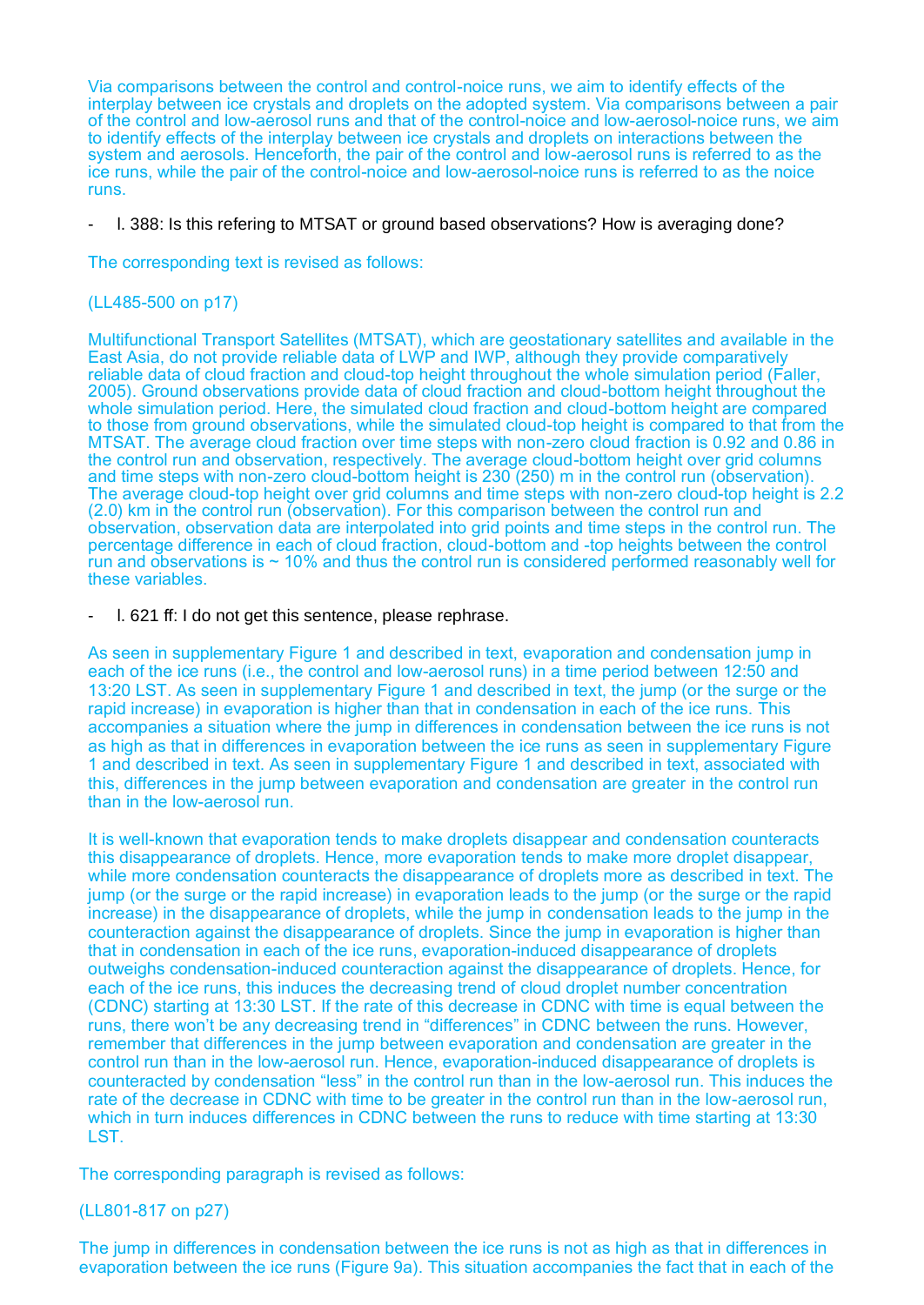ice runs, the jump in evaporation is higher than that in condensation (Supplementary Figure 1). This means that differences in the jump between evaporation and condensation are greater in the control run than in the low-aerosol run (Supplementary Figure 1). Hence, evaporation-driven jump in the disappearance of droplets outweighs condensation-driven jump in counteraction against the disappearance in each of the ice runs. Due to this, the increasing temporal trend of CDNC turns to its decreasing trend in each of the ice runs around 13:30 LST on January 12th. If the rate of this decrease in CDNC with time is equal between the ice runs, there is no decreasing trend in differences in CDNC between the runs. However, remember that differences in the jump between evaporation and condensation are greater in the control run than in the low-aerosol run. Hence, when the jumps occur, evaporation-induced disappearance of droplets is counteracted by condensation "less" in the control run than in the low-aerosol run. This induces the rate of the CDNC decrease to be greater in the control run than in the low-aerosol run. This in turn turns the increasing temporal trend of the CDNC differences between the ice runs to their decreasing trend around 13:30 LST on January 12th (Figure 9a).

- Fig. 2a: Make clear the x-axis is in days!

## Done by adding "January" and replacing "dates" with "days"

Fig. 9a, 9c: Consider changing the scaling. The temporal evolution of most variables is very hard to discern in the current versions of these plots.

Done.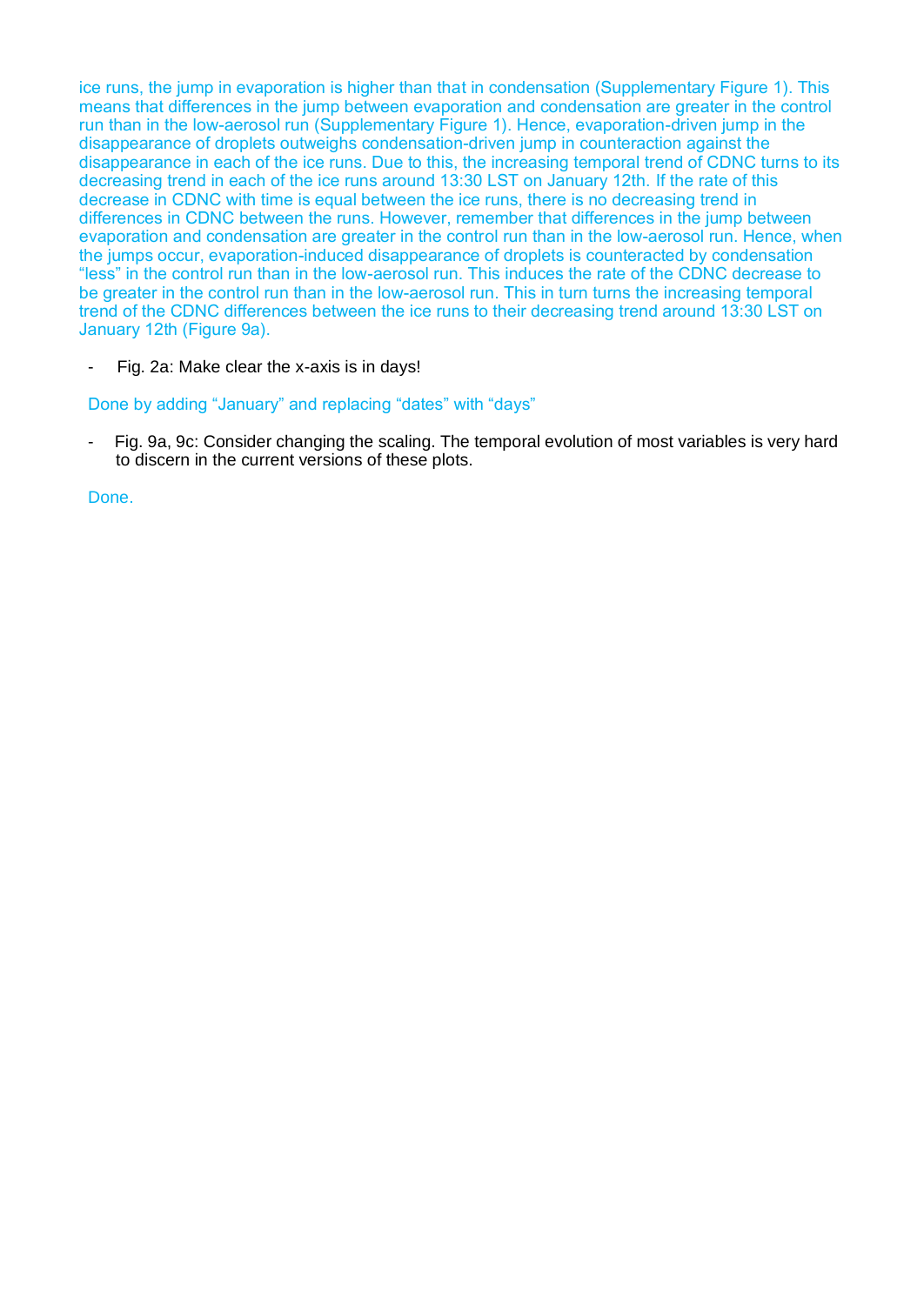First of all, we appreciate the reviewer's comments and suggestions. In response to the reviewer's comments, we have made relevant revisions to the manuscript. Listed below are our answers and the changes made to the manuscript according to the questions and suggestions given by the reviewer. Each comment of the reviewer (in black) is listed and followed by our responses (in blue).

The paper reports on the sensitivity analysis of a supercooled stratus cloud to changes in cloud condensation nucleation and ice nucleating particles.

The authors frame the analysis as an investigation of changes to condensation and evaporation rate. Unfortunately I think that misses out what is going on in this cloud. We are also lacking process rates that could help to clarify the situation. The authors claim that the changes in WP are simply due to changes in condensation and evaporation. What it looks like is happening is that dehydration of the layer at which the cloud forms is being controlled by hydrometeor number concentration that ultimately controls the particle mean size and the flux of mass out of the cloud.

While the simulations seem to be fine, the interpretation needs to be revisited and additional plots included.

# Main point.

The authors seek to explain the changes in WP by changes in condensation and evaporation rate. This is not the complete water budget for the cloud. There is also sedimentation that needs to be taken into account. My impression from looking at the results is that the WP changes can all be explained by the role of sedimentation dehydrating the cloud layer. The authors discuss increased surface area leading to more efficient condensation, but to first order the amount condensed is governed by how high a parcel ascends (if the timescale for condensation/deposition is shorter than eddy overturning timescale). The particle number concentration then leads to smaller particles for higher concentrations that fall slower and are therefore less efficient at dehydrating the cloud layer.

This can be demonstrated by:

*i)* showing precipitation rate at cloud base for the different simulations (precip rate will decrease with increasing concentration).

# Precipitation rates at cloud base are shown in Section 4.1.3

*ii)* setting the sedimentation speed of ice particles to zero – this would then mean that the control and 100x IN simulations develop similar WP.

We repeated the standard simulations (the control, INP-10 and INP-100 runs) with sedimentation of ice particles turned off or by setting fall velocity of ice particles to zero. In these repeated runs, we can exclude the role of sedimentation of ice particles in WP between the standard runs (e.g., the control, INP-10 and INP-100 runs). We find that the qualitative nature of results in the standard runs does not depend on the sedimentation of ice particles and associated cloud-base precipitation as detailed in Section 4.1.3.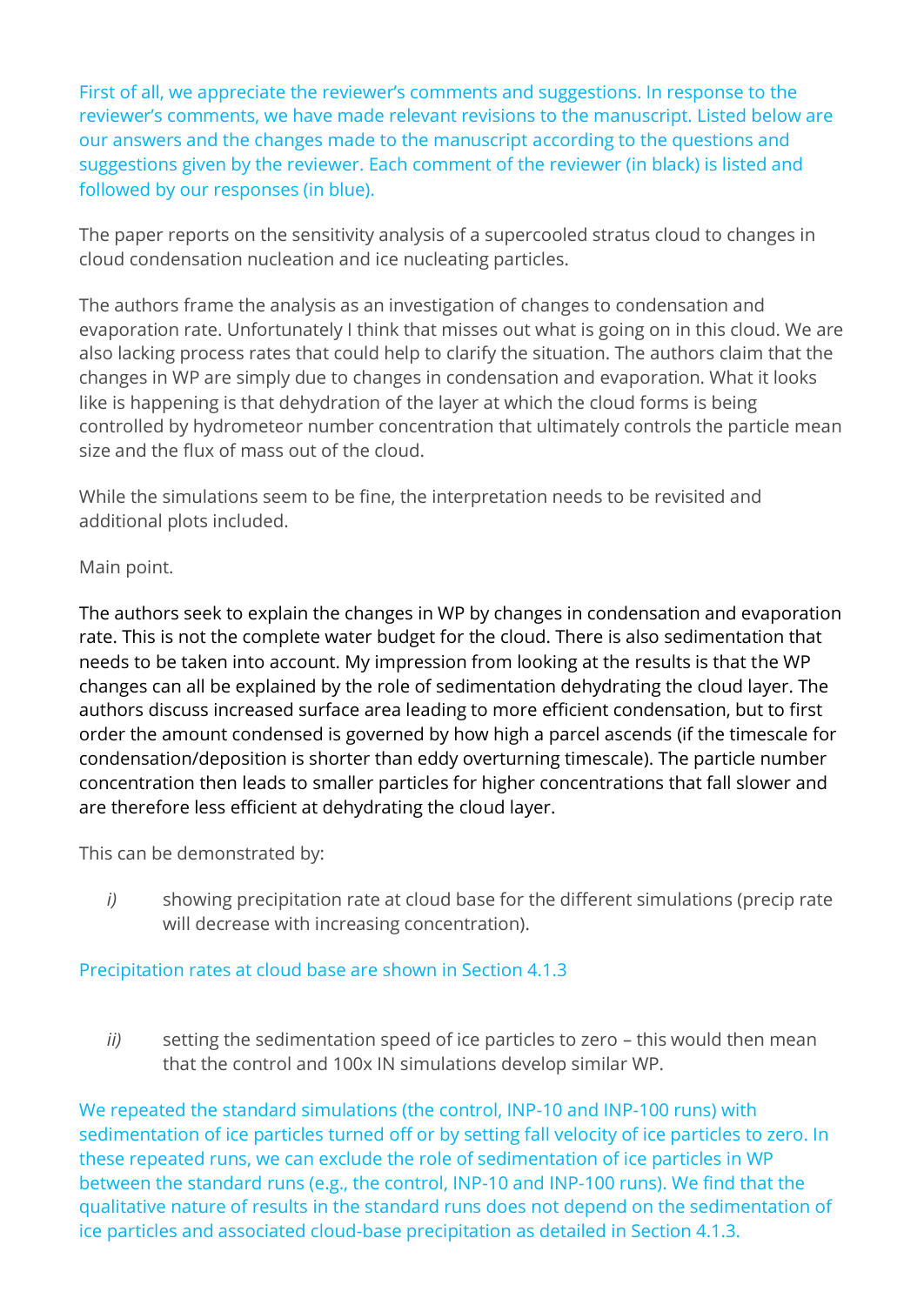*iii)* for evaporation rate to be important thre would need to be a large change in cloud top evaporation rate (converted to Wm-2) compared to any change in longwave cooling rate between simulations.

From the control run to the control-noice run, the cloud-top cooling (evaporative + sublimation+radiative cooling) increases. This is found to be due to increasing WP and associated cloud mass around the cloud tops from the control run to the control-noice run. Due to inefficient deposition in the control run, WP is lower (and then cloud-top cooling is lower) in the control run than in the control-noice run as demonstrated by comparisons between the control, INP-10 and INP-100 runs. As detailed in our responses below, the control, INP-10 and INP-100 runs show that increasing CINC and efficiency of deposition intensify positive feedbacks between deposition and updrafts and this intensification of feedbacks enables WP in the INP-100 run to be similar to that in the control-noice run. Associated with this, cloud mass and associated cooling at cloud tops increase from the control run to the INP-100 run through the INP-10 run, leading to a situation where cloud mass and cooling at cloud tops in the INP-100 run are much closer to those in the controlnoice run than those in the control run are. Hence, increasing cloud-top cooling is a byproduct of increasing deposition efficiency and associated intensified feedbacks between deposition and updrafts with increasing CINC among the control, INP-10 and INP-100 runs. This means that changes in cloud-top cooling do not drive changes in WP among the control, INP-10 and INP-100 runs but changes in in-cloud deposition (but not cloud-top deposition) drive those changes in WP and associated changes in cloud-top cooling.

I think the authors should carry out these suggestions

Other points.

Line 146 there are several high resolution studies of mixed-phase stratiform cloud that could usefully be reviewed and compared to. Here are some examples.

Possner et al. GRL 2017.<https://doi.org/10.1002/2016GL071358>

Ovchinnikov et al. JGR 2011.<https://doi.org/10.1029/2011JD015888>

Regarding Possner et al. (2017) and Ovchinnikov et al. (2011), the following is added:

# (LL1213-1221 on p40)

Note that many of the previous studies of mixed-phase stratocumulus clouds (e.g., Ovchinnikov et al., 2011; Possner et al., 2017) have focused on roles of cloud-top radiative cooling, entrainment and sedimentation of ice particles in mixed-phase stratocumulus clouds and their interactions with aerosols. However, there have not been many studies that focus on roles of microphysical interactions, which involve microphysical processes (e.g., evaporation, condensation and deposition) and factors (e.g., cloud-particle concentrations and sizes), between ice and liquid particles in those clouds and their interplay with aerosols. Hence, we believe that this study contributes to the more general understanding of mixed-phase clouds and their interactions with aerosols.

Young et al. ACP 2017.<https://acp.copernicus.org/articles/17/4209/2017/>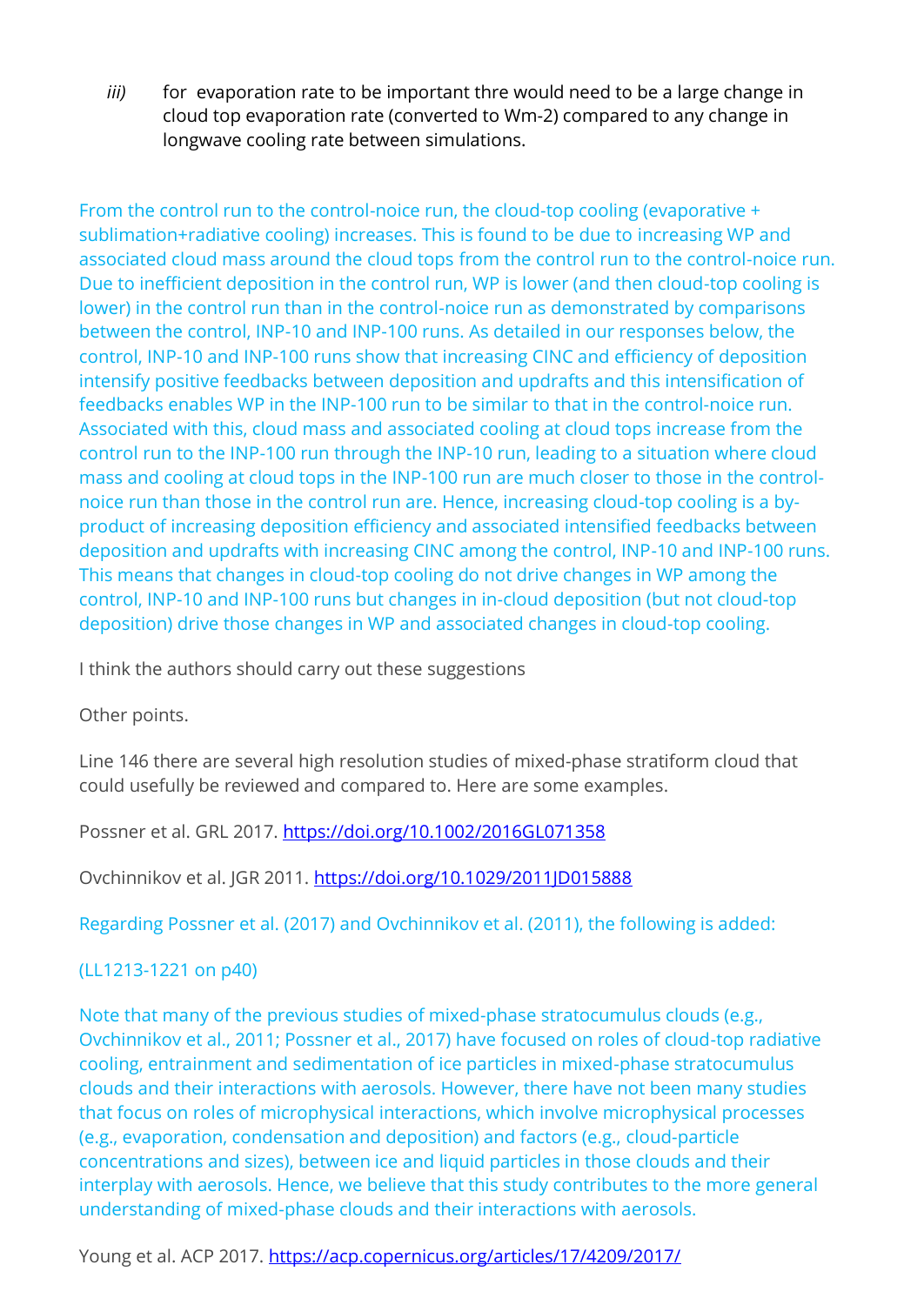Regarding Young et al. (2017), the following is added:

(LL152-154 on p6)

Young et al. (2017) have reported that the parametrization of ice-crystal nucleation can be a key reason for the misrepresentation of mixed-phase clouds in models.

It would also be worth looking at Ackerman et al.

https://pubs.giss.nasa.gov/docs/2004/2004 Ackerman\_ac07000g.pdf

Regarding Ackerman et al. (2004), the follow is added:

(LL94-97 on p4)

These aerosol effects strongly depend on how increasing aerosols affect entrainment at the tops of the planetary boundary layer (PBL) (Ackerman et al., 2004) and disrupt global hydrologic and energy circulations.

Line 152. Need to slightly rewrite - there have always been aerosols affecting clouds.

The corresponding sentence is revised as follows:

## (LL180-187 on p7)

Mixed-phase stratiform clouds have been formed frequently over the Korean Peninsula in midlatitudes. These clouds have been affected by the advection of aerosols from East Asia (e.g., Lee et al., 2013; Oh et al., 2015; Eun et al., 2016; Ha et al., 2019). However, we do not have a clear understanding of those clouds and impacts of those aerosols, which are particularly associated with the industrialization of East Asia, on them in the Peninsula (Eun et al., 2016). Motivated by this, we examine those clouds and effects of the advected aerosols from East Asia on them over an area in the Korean Peninsula as a way of better understanding those clouds and aerosol-cloud interactions in them.

Line 221. Some more metrological information would be useful. What temperature is cloud base and cloud top at?

The following is added:

(LL269-271 on p9-10)

# When clouds start to form around 08:00 LST on January 12th, the average temperature over all grid points at cloud tops and bottoms is 252.0 and 263.9 K, respectively.

Line 242. Is representing this variability within the domain important? How does it compare to just using averaged values over the domain?

To deal with this comment, we obtained the domain-averaged background aerosol concentration at each time step in each of the control, low-aerosol, control-noice and lowaerosol-noice runs. Then, we repeat the control run by applying the average background aerosol concentration to all grid points at each time step. This process is repeated for each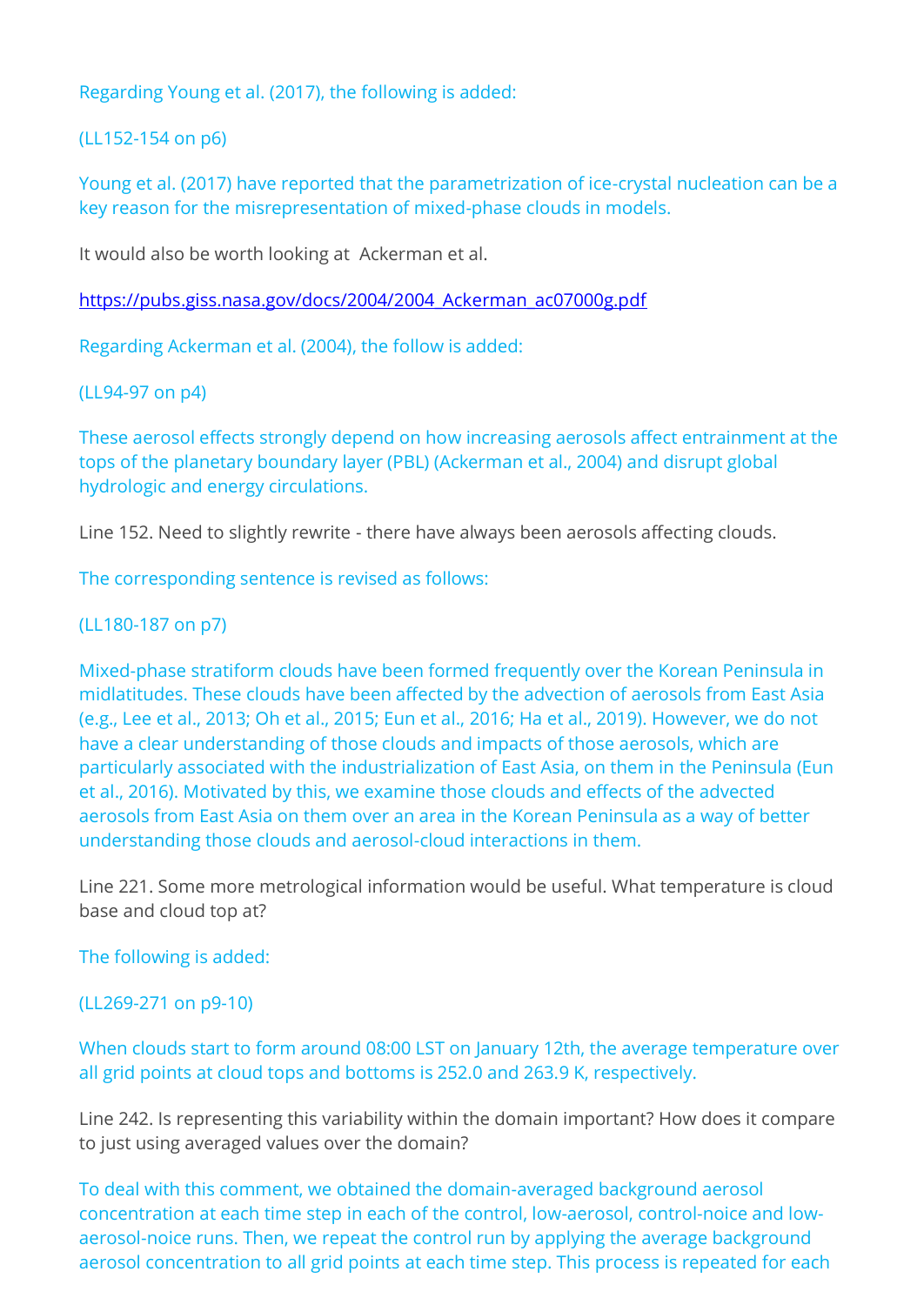of the other simulations. In these repeated runs, background aerosol concentration does not vary in the domain but vary with time.

The repeated simulations show that the qualitative nature of results in the control, lowaerosol, control-noice and low-aerosol-noice runs does not depend on whether background aerosol concentration varies spatially or not.

Line 291-298. So the microphysics uses up the aerosol ?

Yes, "only in clouds", microphysics consumes aerosol particles via aerosol activation.

And then the aerosol is nudged back to a background concentration? What is the timescale to do this? Why isn't advection of aerosol from the boundary sufficient?

Immediately after clouds disappear completely at any grid points, aerosol size distributions and number concentrations at those points recover to background properties that background aerosols at those points have before those points are included in clouds. In this method, there is no time interval between the cloud disappearance and the aerosol recovery. Here, when the sum of mass of all types of hydrometeors (i.e., water drops, ice crystals, snow aggregates, graupel and hail) is not zero at a grid point, that grid point is considered to be in clouds. When this sum becomes zero, clouds are considered to disappear. Note that background number concentrations, based on observed PM data and the assumption on aerosol size distribution and composition, are interpolated or extrapolated to grid points immediately above the surface and time steps in the simulation; background aerosol concentrations are assumed not to vary with height from immediately above the surface to the PBL top, however, above the PBL, they are assumed to reduce exponentially with height; aerosol size distribution and composition do not vary with height; once background aerosol properties (i.e., aerosol number concentrations, size distribution and composition) are put into each grid point and time step, those properties at each grid point and time step do not change during the course of the simulation. In this way, background aerosol concentrations (or background aerosols or aerosols outside clouds) in the simulation are exactly identical to those observed, in case we neglect possible errors from the assumption on aerosol size distribution and composition, and interpolation or extrapolation of observed data to grid points and time steps in the simulation.

Background aerosols, which are observed and in the simulations, are different among grid points and time steps, although background aerosols at "each" grid point and time step do not change during the course of the simulation. This means that background aerosols vary with time and space over grid points and time steps. One of processes that control this variation of background aerosols is the observed advection of aerosols. This variation of background aerosols induced by the advection of aerosols is captured in and represented by the spatiotemporal variability of background aerosols in both observation and the simulations over gird points and time steps within the boundary of the domain without the need to simulate influx of aerosols into the domain through the boundary as a way of simulating the advection of aerosols.

Reasonably well, seems vague. In what way is it reasonable? And to what level of accuracy?

Morrison and Grabowski (2011), Lebo and Morrison (2014), Lee et al. (2016) and Lee et al. (2018) and other studies have demonstrated that simulations using the method described in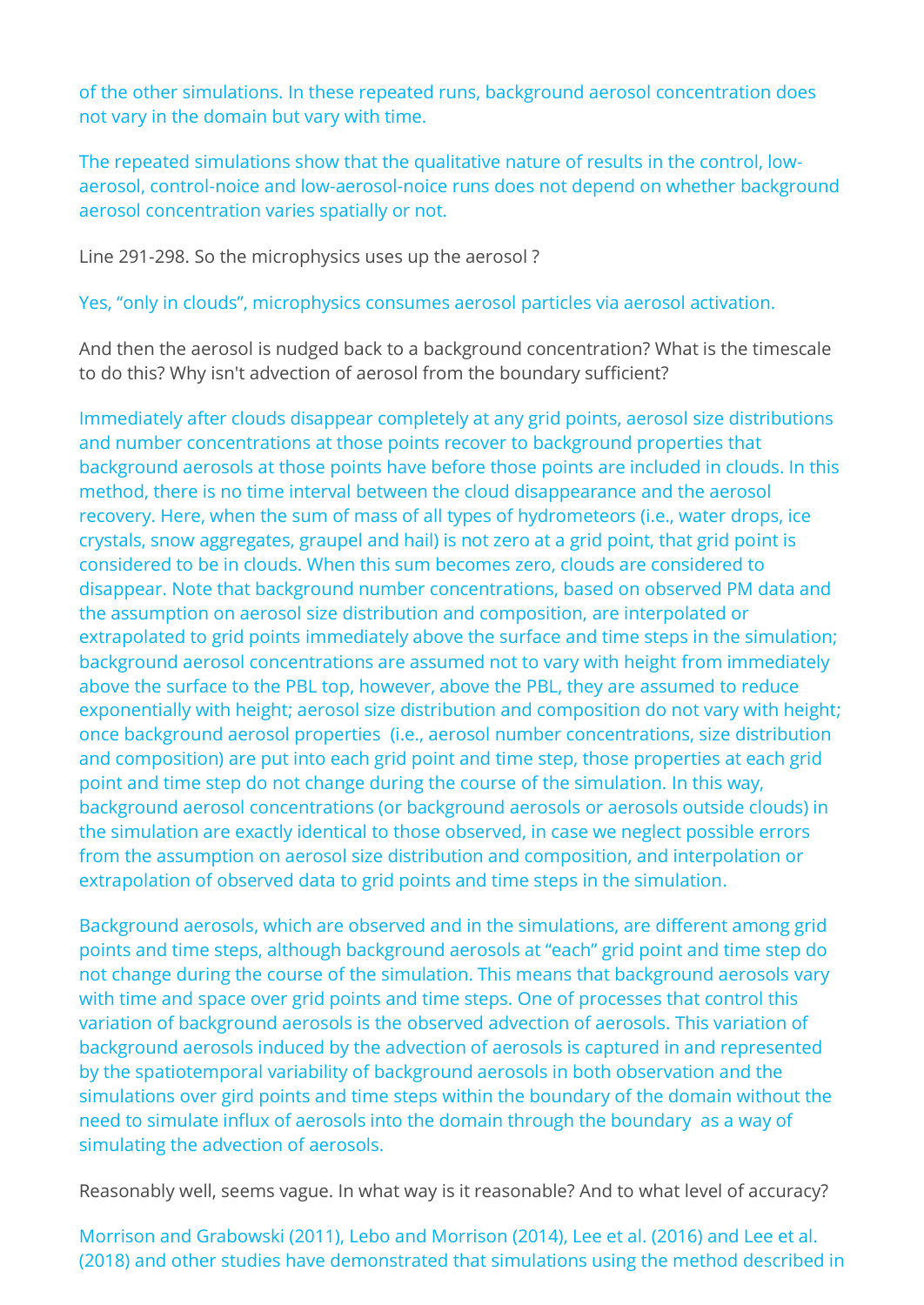Section 3.2 and involving the prescription of background aerosols show a good consistency in cloud and precipitation properties between observation and simulations. These properties include cloud fraction, cloud-top height, cloud-bottom height, cumulative precipitation, precipitation frequency distribution, mean precipitation rate, cloud-system organization and precipitation spatiotemporal distributions, etc. The good consistency here means that the percentage difference in those properties between simulations and corresponding observation is ~10% to 20% or less.

The following is added:

# (LL365-370 on p13)

These properties include cloud fraction, cloud-top height, cloud-bottom height, cumulative precipitation, precipitation frequency distribution, mean precipitation rate, cloud-system organization and precipitation spatiotemporal distributions. These studies have shown that there is good consistency between those simulated properties and observed counterparts. The good consistency means that the percentage difference in those properties between simulations and corresponding observation is ~ 10 to 20% or less.

Line 297-298. so the aerosols are not used by the clouds?

As mentioned in our response above, aerosols are used by clouds when aerosols are "in clouds." Once clouds form and background aerosols start to be in clouds, those aerosols are not background aerosols anymore and the size distribution and concentrations of those aerosols begin to evolve through aerosol sinks and sources. These sinks and sources include advection and aerosol activation (Fan et al., 2009). For example, activated particles are emptied in the corresponding bins of the aerosol spectra. Remember that as mentioned above, immediately after clouds disappear completely at any grid points, aerosol size distributions and number concentrations at those points recover to background properties that background aerosols at those points have before those points are included in clouds.

Line 301 the simulations are run such that the microphysics see the aerosol and can activate it to form cloud but does not remove it?

"In clouds", as described in text, aerosol mass included in hydrometeors, after activation, is moved to different classes and sizes of hydrometeors through collision-coalescence and removed from the atmosphere once hydrometeors that contain aerosols reach the surface. Here, grid points in clouds are defined by those having the non-zero mass of hydrometeors. When the sum of mass of all types of hydrometeors (i.e., water drops (droplets and raindrops), ice crystals or cloud ice (plate, columnar and branch types), snow aggregates, graupel and hail) is not zero at a grid point, that grid point is considered to be in clouds.

I think this section (3.2) needs to be rewritten to clarify how the aerosol is being used in the microphysics.

Here, we want to say that the recovery of aerosols to their background counterparts is mainly to keep aerosol concentrations outside clouds in the simulations at observed aerosol concentrations. Maybe, the WRF-Chem can be used for the simulation of aerosol evolution by considering aerosol chemical and physical processes, and cloud impacts on aerosols without using the aerosol recovery method or with no recovery of aerosol concentrations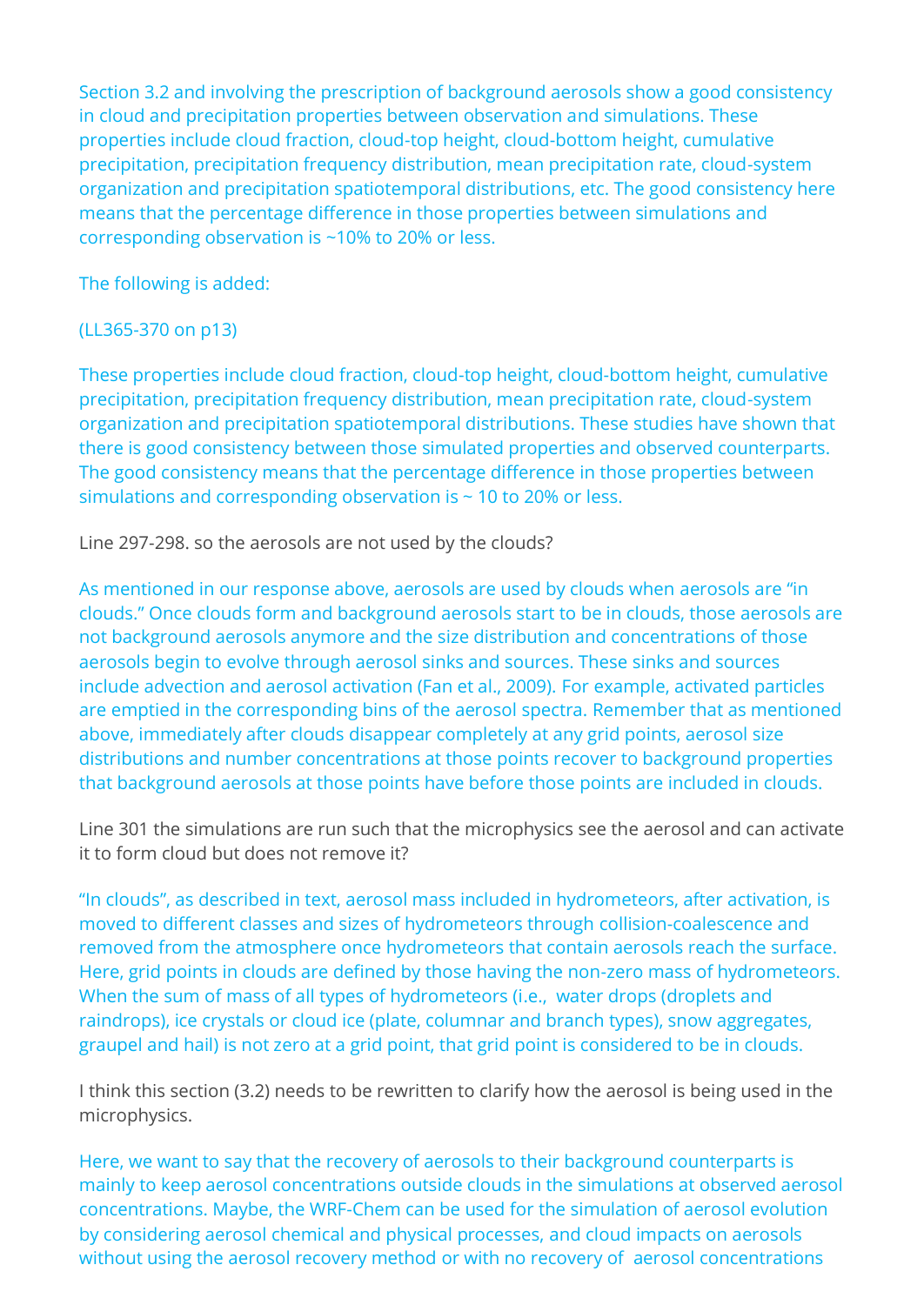to their background counterparts when clouds disappear. Hence, in the WRF-Chem, technically, aerosols evolve in a more realistic way than in the WRF or ARW used in study. Here, it is notable that in clouds, regarding aerosol-cloud interactions via aerosol activation, which is nucleation scavenging, and aerosol transportation by wind and turbulence, there are nearly no differences between the WRF used here and the WRF-Chem, although when those clouds disappear, in the WRF-Chem, without nudging aerosols to observed background ones, aerosols just evolve based on the parameterization of aerosol chemical and physical processes, aerosol transportation and so on, however, in the WRF used here, aerosols are forced to be nudged into observed background aerosols.

Although the way to simulate aerosols is more realistic in the WRF-Chem than in the WRF used here, WRF-Chem has its weaknesses. One of those weaknesses is that it is not viable that the predicted aerosol spatial distribution and its evolution with time in the WRF-Chem are identical to those observed according to previous studies. In many cases, there are significant differences in the aerosol distribution and evolution between the WRF-Chem and observation particularly outside clouds. This is mainly because there are uncertainties in the representation of aerosol chemical and physical processes in the WRF-Chem.

For this study, particularly to simulate the variation of aerosol concentrations over grid points and time steps induced by the aerosol advection as observed, instead of using the WRF-Chem, we just apply observed aerosol concentrations to the simulations directly in association with the aerosol recovery method. In this way, background aerosols in the simulations are exactly identical to those observed, in case we neglect possible errors from the assumption on aerosol size distribution and composition, and the interpolation or extrapolation of observed data to grid points and time steps in the simulations. Also, we have to say that generally there are ~ 5-10 times more computational resources and time involved in the WRF-Chem than in the WRF. Moreover, the WRF-Chem with the bin microphysical scheme is computationally too expensive and this study, using the high horizontal resolution of 100 m, involves ~20 sensitivity tests over the 2-day period. Hence, in addition to above-described reason, as a way of releasing the computational burden, we adopt the aerosol recovery method.

The aerosol recovery method looks unrealistic, since once clouds disappear, it forces aerosol concentrations at grid points, which were in clouds immediately before their disappearance, to follow their background counterparts with no physical consideration. Here, it should be remembered that the background aerosols in the simulations are identical to those observed, in case we neglect possible errors from the assumption on aerosol size distribution and composition, and the interpolation or extrapolation of observed data to grid points and time steps in the simulations. In addition, those background aerosols from observation are results of processes related to aerosols in real nature (e.g., aerosol emissions, cloud impacts on aerosols via scavenging processes, aerosol chemical and physical processes and aerosol transportation by wind and turbulence). Hence, by adopting background aerosols, as they are in observation, for the simulation, not only we are able to consider the transportation of background aerosols by wind (or aerosol advection) and associated aerosol evolutions as observed but also we are able to consider the evolution of background aerosols induced by the other aerosol-related processes as observed in the simulation. We believe that this balances out the weakness of the aerosol recovery method to result in the reasonable simulation of the selected case, as is evidently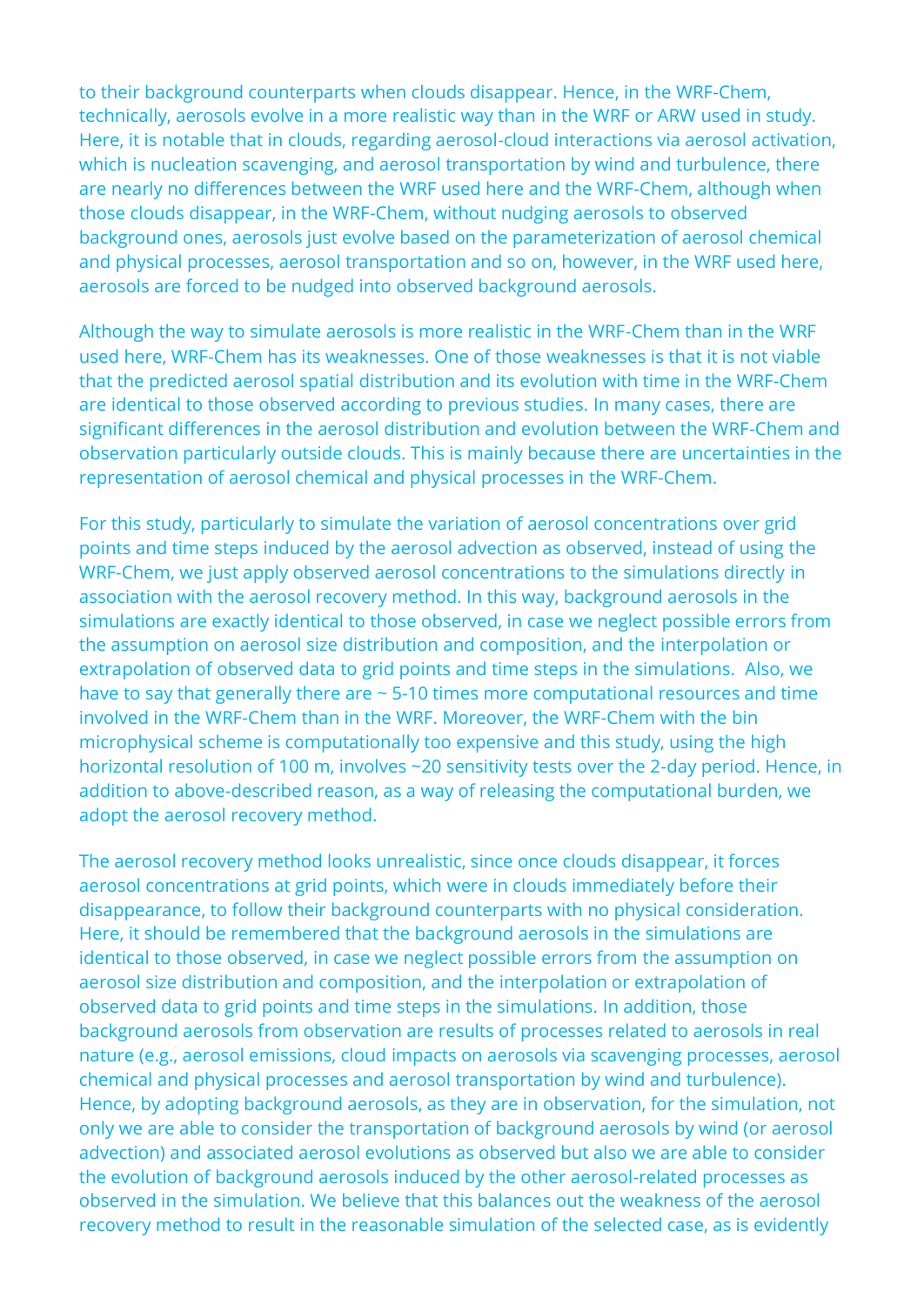shown by the fact that simulated cloud properties are in a good agreement with observed counterparts as described in text.

Based on our responses to the comment here and those above related to Section 3.2, it is revised. See text for details.

Line 350 section 4, 4.1

I am afraid I disagree with the interpretation presented here. The modelling results need to be reassessed and text rewritten.

Line 408-409. i would assume this is simply because cloud parcels have ascended higher (fig 3d shows the cloud top is ~1km higher for the noice simulation). In the ice simulations the water will be efficiently removed (due to deposition, riming and sedimentation) stopping the parcels reaching saturation as they ascend.

As mentioned above, we repeated the standard simulations (the control, INP-10 and INP-100 runs) with sedimentation of ice particles turned off or by setting fall velocity of ice particles to zero. In these repeated runs, we can exclude the role of sedimentation of ice particles in the WP between the standard runs (e.g., the control, INP-10 and INP-100 runs). Via comparisons between the standard and repeated runs, we find that the qualitative nature of results in the standard runs does not depend on the sedimentation of ice particles and associated cloud-base precipitation as detailed in Section 4.1.3.

As described in Section 4.1.2, increasing INP and CINC lead to increasing deposition in the INP-10 and INP-100 runs as compared to those in the control run. This increasing deposition in turn induces increasing updraft intensity, which establishes a positive feedback between deposition and updrafts. This in turn enables cloud-top height in the INP-100 run to be similar to that in the control-noice run (see Section 4.1.2 for details).

By analyzing results from the standard and repeated simulations (i.e., the control, INP-10 and INP-100 runs, and the repeated control, INP-10 and INP-100 runs with no ice-particle sedimentation), it is found that low CINC in the control run leads to insufficient deposition, in turn leading to weaker updrafts involving lower cloud-top height in the control run as compared to those in the control-noice run. This induces much lower WP in the control run than in the control-noice run and the repeated simulations show that the role of ice-particle sedimentation in the lower WP in the control run is negligible as compared to that of CINC and associated deposition.

To indicate the relation between condensation and cloud-top height in the control-noice run, the following is added:

(LL560-562 on p19)

It should be noted that as seen in Figures 3c and 3d, air parcels go up higher, which also contribute to more condensation in the control-noice run than in the control run.

To indicate changes in updrafts and cloud-top height in the INP-10 and INP-100 runs, the following is added: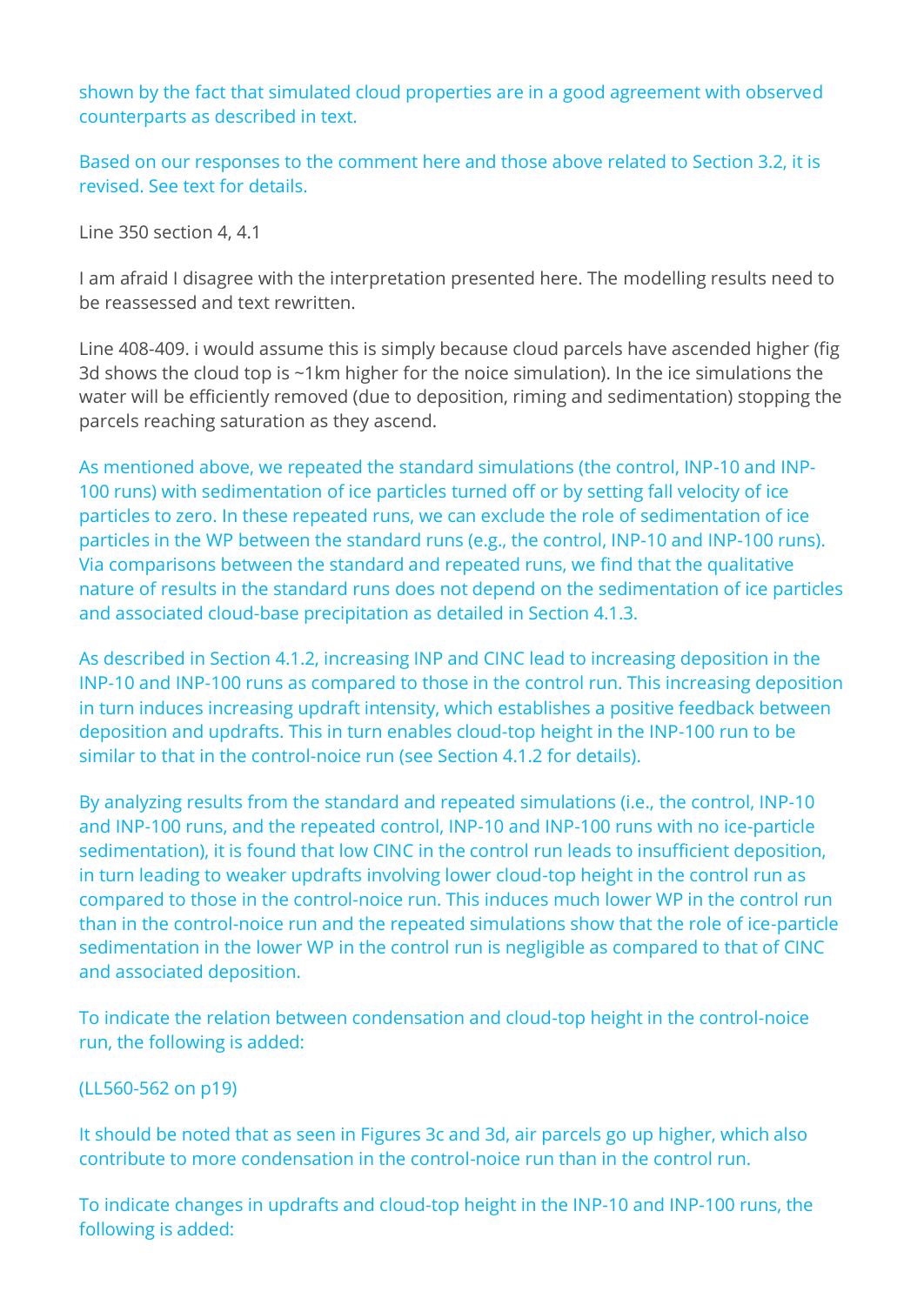## (LL667-674 on p22-23)

Accompanying this is that the time and domain-averaged updraft mass flux in the INP-100 (INP-10) run over the whole simulation period reaches 95% (78%) of that in the control-noice run. The average cloud-top height over grid columns and time steps with non-zero cloudtop height in the INP-100 (INP-10) run, particularly over the initial stage between 00:00 LST and 20:00 LST on January 12th, reaches 92% (80%) of that in the control-noice run. Hence, the increasing deposition in the INP-10 and INP-100 runs involves its positive feedbacks with dynamics and this eventually enables air parcels in the INP-100 run to go up nearly as high as in the control-noice run.

Assuming similar updraft speeds and modest supersaturations if this microphysics supports it,, then the condensation rate just represents how much water has been removed from the parcel.

As described above, with increasing CINC and deposition in the INP-10 and INP-100 runs, updrafts also intensify, involving the increasing cloud-top height. Hence, updraft speeds are not fixed but vary with increasing CINC among the control, INP-10 and INP100 runs. The increasing updraft intensity and cloud-top height in turn alter supersaturation for ice particles whether the water-vapor pressure (WVP) is higher than water-vapor saturation pressure for liquid particles (QWS) or not at each grid point. This changing supersaturation with increasing updraft intensity and cloud-top height in the INP-10 and INP-100 runs works in a way to make WP in the INP-100 run similar to that in the control-noice run.

Its not the condensation rate alone, but the sink of moisture from the ascending cloud parcels that controls the lwp, iwp.

As found by the standard and repeated simulations (i.e., the control, INP-10, INP-100 runs, and the repeated control, INP-10 and INP-100 runs with no ice-particle sedimentation), the role of sedimentation of ice particles and associated precipitation in LWP and IWP is not significant as compared to that of deposition and condensation. This is why the LWP and IWP evolutions are highly correlated with the condensation and deposition evolutions, respectively, and we use this correlation to understand the LWP and IWP evolutions in terms of the condensation and deposition evolutions, respectively. Ovchinnikov et al. (2011) have also shown high-degree correlations between LWP and condensation or between IWP and deposition when precipitation is weak, supporting findings in this study.

line 433-434. is this just because there is coexisting ice that is competing for water. This will make it harder to activate new droplets.

We agree with this point raised by the reviewer. To reflect it, the corresponding text is revised as follows:

## (LL540-546 on p18)

In addition, it should be noted that ice crystals consume water vapor that is needed for droplet nucleation. This makes it difficult for droplets to be activated in the control run as compared to a situation in the control-noice run. Associated with the more evaporation and difficulty in droplet activation, droplets disappear more and form less, leading to a situation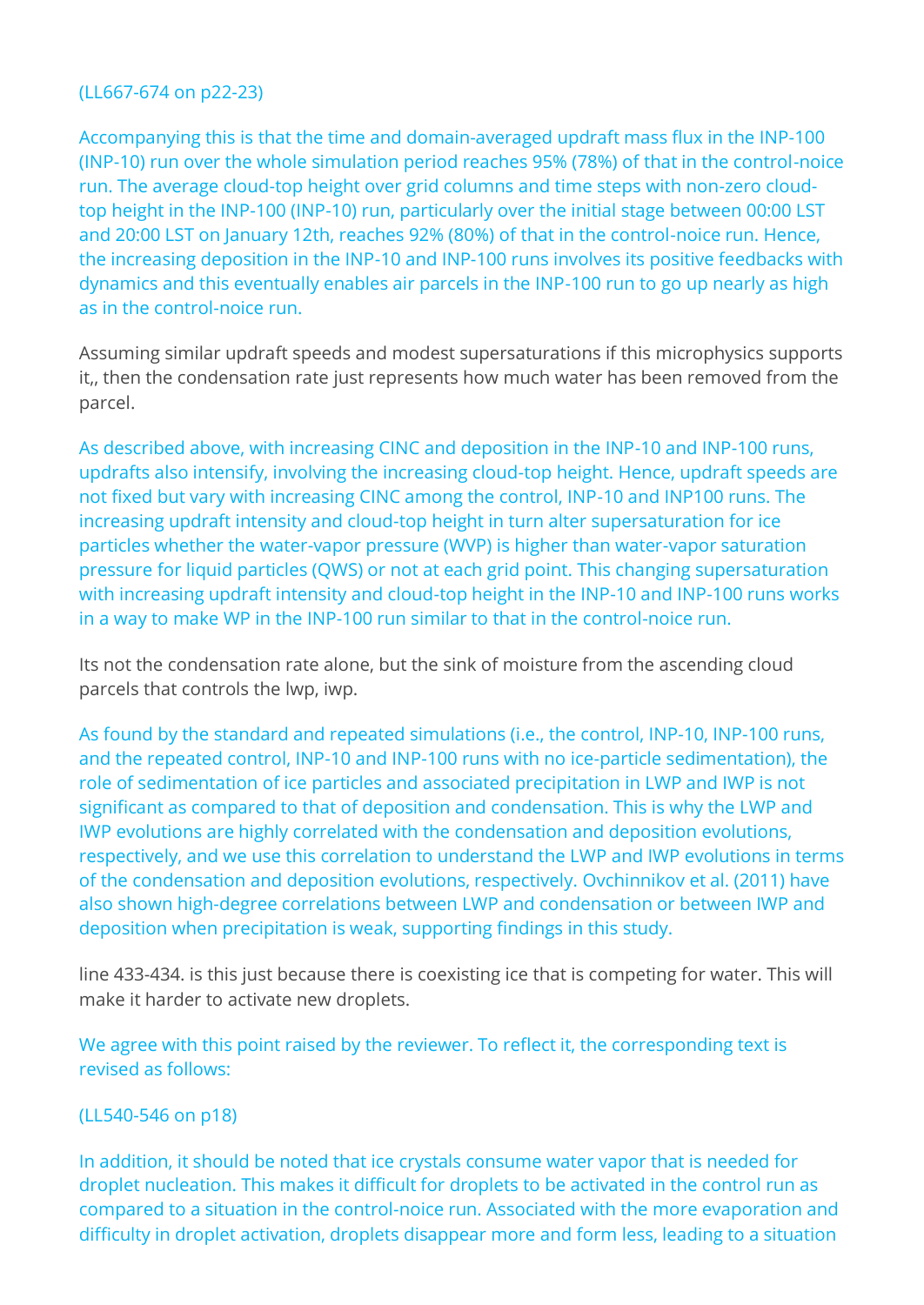where cloud droplet number concentration (CDNC) starts to be lower in the control run during the initial stage (Figure 3d).

1 per cc ice particles is extremely high concentrations for these temperatures.

In observations it should be more like 1-10 litre. 100litre if secondary production of ice is occurring

We checked codes and it should be in the unit of liter<sup>-1</sup>. Also, the unit in Figures 6a, 9a and 9d should be liter<sup>-1</sup> as well. Accordingly, Figure labels are corrected.

Line 441-444. No. the lower wp is because moisture has been removed from the column by sedimentation

To isolate the effect of sedimentation on IWP and WP and their variation among the control, IN-10 and IN-100 runs, the control, INP-10 and INP-100 runs are repeated by setting the fall velocity of ice particles to zero. These repeated runs demonstrate that the qualitative nature of the varying WP does not depend on varying sedimentation of ice particles among the control, INP-10 and INP-100 runs. These repeated runs also demonstrate that the lower WP in the control run than in the control-noice run is not caused by ice-particle sedimentation and associated cloud-base precipitation in the control run. The details of these repeated simulations are found in Section 4.1.3.

Line 455-470. Deposition is occurring because the vapour pressure over ice is lower than the environmental vapour pressure (in this case at water saturation). This will be a sink of water vapour leading to droplets evaporating and maintaining the vapour pressure at water saturation.

Deposition occurs whether the water-vapor pressure (WVP) is higher than water-vapor saturation pressure for liquid particles (QWS) or not as long as WVP is higher than watervapor saturation pressure for ice particles (QIS). Whether WVP > QWS or QIS < WVP  $\leq$  QWS, this study finds that the amount of deposition, associated updraft and their feedbacks are strongly dependent on CINC. With increasing CINC, there are increases in the updraft intensity and the intensification of feedbacks between updrafts and deposition as explained above. Mainly due to this intensification of these feedbacks, deposition and associated WP increases with increasing CINC.

In the case of WVP > QWS, more CINC and associated greater integrated surface area of ice crystals enable water vapor to find more integrated surface area of ice crystals for its deposition and in turn enable more deposition, stronger updrafts and stronger feedbacks between deposition and updrafts. Due to this more deposition, there is less condensation, and it is found that these stronger feedbacks enable more deposition to overcome less condensation, leading to increasing WP with increasing CINC.

In the case of QIS < WVP  $\leq$  QWS, more CINC and associated greater integrated surface area of ice crystals enable water vapor to find more integrated surface area of ice crystals for its deposition and in turn enable more deposition, more evaporation of droplets and lower CDNC as sources of condensation. This provides lower CDNC for condensation when the situation of WVP > QWS is recovered, and subsequently contributes to less condensation; note that unlike in parcel models, air parcels in the model adopted here experience various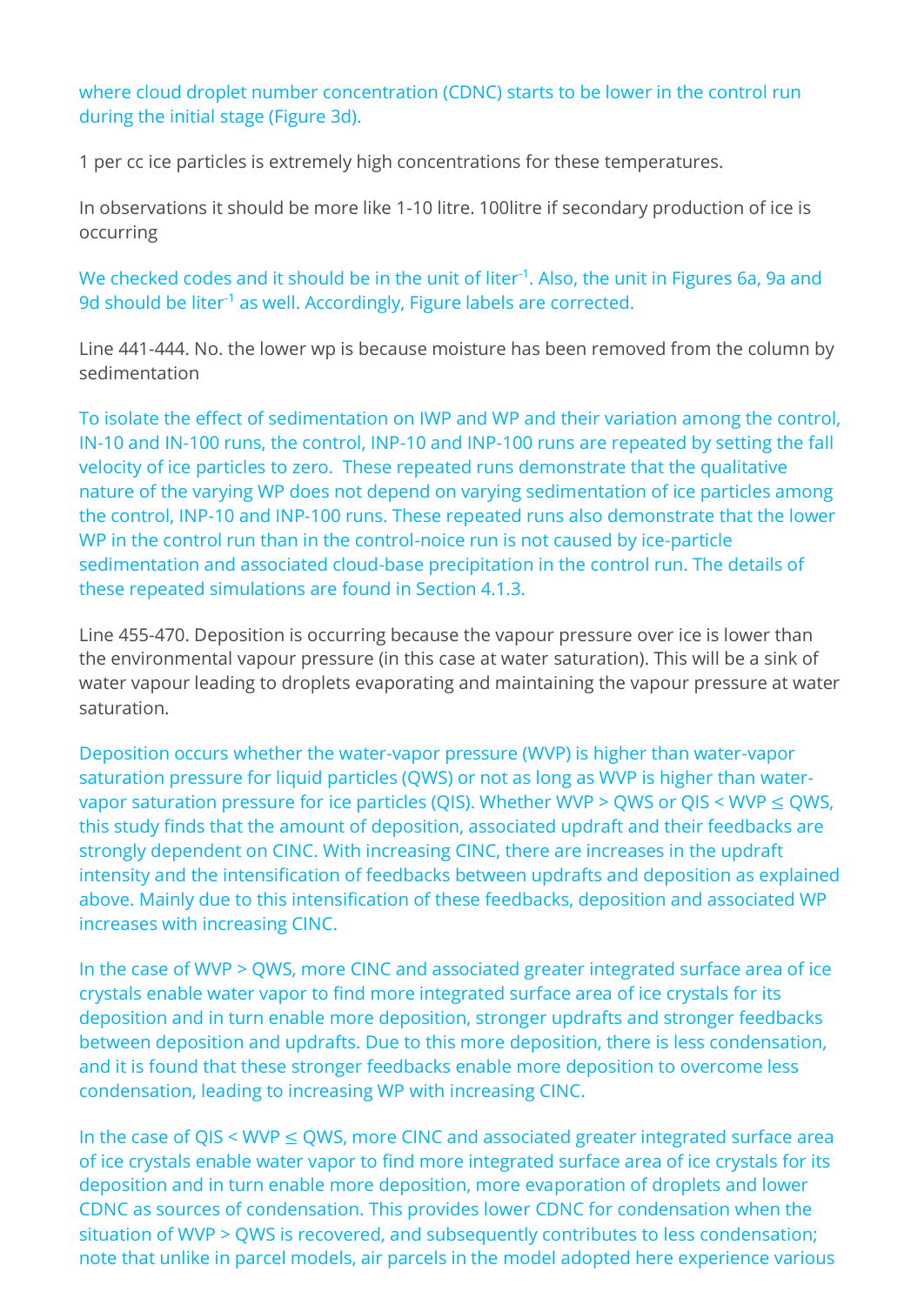updraft, downdraft and microphysical conditions and feedbacks among them while those parcels move around three-dimensionally, hence, WVP in those parcels can repeatedly come back and forth between WVP>QWS and WVP<QWS. The control, INP-10 and INP-100 runs in this study show that more deposition and associated stronger updrafts with more CINC lead to a situation where increasing deposition leads to increasing WP by outweighing subsequently decreasing condensation with increasing CINC among those runs.

In the old manuscript, the situation with  $\text{OIS} < \text{WVP} \leq \text{OWS}$  is mainly discussed in the corresponding text. To reflect both of the conditions, which are WVP > QWS and QIS < WVP ≤ QWS, the corresponding text and other associated text are revised.

Here, regarding "maintaining the vapour pressure at water saturation" as the reviewer phrases in the comment here and the reviewer's another comment on the phase relaxation timescale below, according to Figure 7 in Korolev and Mazin (2003, JAS), we want to add that even though the relaxation timescale is controlled by liquid particles when liquid and ice particles coexist and the WBF mechanism works, water pressure is not exactly at water saturation but slightly lower than water saturation but higher than ice saturation, in association with deposition of ice particles and evaporation of liquid particles. Based on this, we believe that water pressure exactly at water saturation while the WBF mechanism works is likely to be rare.

If the cloud parcel is not fully glaciated then the water should be condensed out by the time the top of the parcel ascent is reached with perhaps a few seconds lag if there is substantial supersaturation.

When QIS < WVP < QWS, the evaporation of droplets increases water vapor which is a source of deposition. Sometimes, this increase in water vapor can make water-vapor pressure recover to QWS or its saturation pressure for liquid particles as pointed out by the reviewer here. However, even after this recovery, due to QIS< QWS, for given WVP, deposition and evaporation can restart. According to the control, INP-10 and INP-100 runs, deposition or the amount of water vapor deposited out, which involves droplet evaporation, potential recovery to QWS and subsequent droplet evaporation, increases with increasing CINC.

When WVP > QWS, droplets and ice crystals grow together via condensation and deposition, respectively. In this case, droplets and ice crystals compete for available water vapor needed for their condensation and depositional growth, respectively. Even in this case, according to the control, INP-10 and INP-100 runs, more ice crystals or higher CINC enables more deposition by providing more integrated surface area of ice crystals and this enables the relative importance of deposition regarding WP as compared to that of condensation to enhance. Hence, with decreasing INP and CINC, in the competition between condensation and deposition, the portion of water vapor condensed out on droplets increases and that deposited out on ice crystals decreases.

Due to above-mentioned intensified feedbacks between deposition and updrafts with increasing CINC, the total amount of water vapor condensed and deposited out increases, leading to increasing WP with increasing CINC, although the portion of water vapor condensed out accounts for the total amount of water vapor, condensed and deposited out, "less" with higher CINC.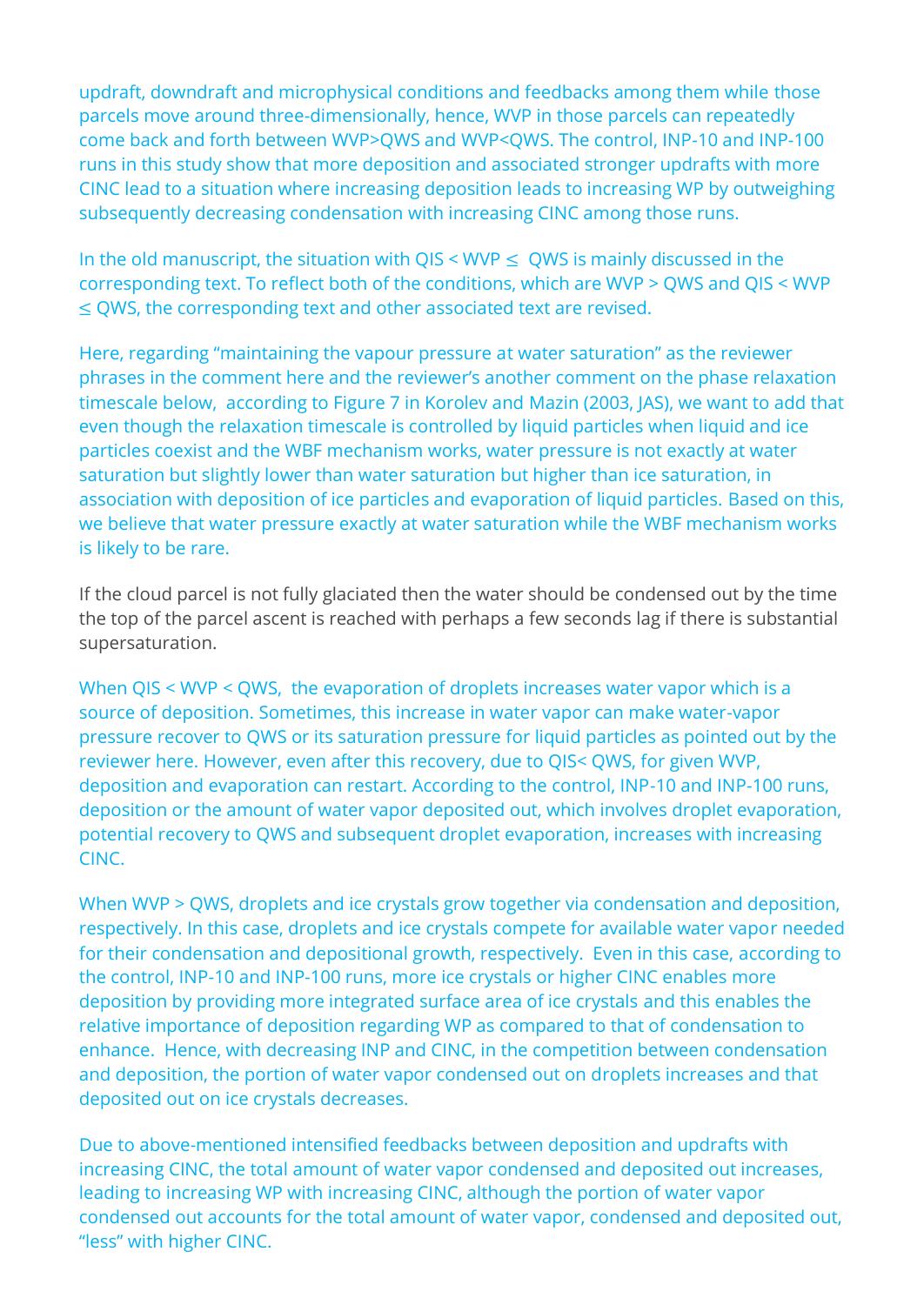The reason that the wp is larger for higher cinc is that the parcel has not been dehydrated. The total water is unchanged because the particles are much smaller and are not sedimenting out in the timescale of the parcel ascent.

The role of sedimentation of ice particles and associated dehydration in the WP changes among the control, INP-10 and INP-100 runs is found to be negligible as compared to that of deposition, according to simulations with the ice-particle sedimentation turned off. The details are given in Section 4.1.3.

In fact, if an even higher concentration were used the wp should exceed the control noice as the vapour can be brought to ice saturation.

We also think that higher CINC can make the WP exceed that in the control-noice run. However, we believe that based on the INP-10 and INP-100 runs, this can occur not through reduced sedimentation and precipitation but through the feedbacks between deposition and updrafts.

You can assess this by looking at the precipitation rate at cloud base.

The assessment of the cloud-base precipitation rate, associated sedimentation of ice particles and their roles in the WP variation among the control, INP-10 and INP-100 runs is shown in Section 4.1.3.

Changing the concentration will change the sink rate of moisture to ice, but you can estimate that timescale (e.g. Korolev and Mazin, JAS, 2003). The concentrations used here are high, so the timescales will be short - approaching what you typically see for liquid. For control even though concentrations are 100x less than droplets, the ice particle size is probably 10x the size of the droplets and it is the integrated number x size that controls the phase relaxation timescale. For the 10x and 100x IN concentrations - the phase relaxation will likely be similar to the control noice case.

As shown in Korolev and Mazin (2003), the phase relaxation timescale in mixed-phase clouds is inversely proportional to not only <NiRi> but also <NwRw>. Here, Ni and Ri are CINC and the radius of ice crystals, respectively, while Nw and Rw are CDNC and the radius of droplets, respectively. <A> indicates the average of A as an arbitrary variable.

In the control run, although <Ri> is ~7 times greater than <Rw>, <NwRw> is much greater than <NiRi>, since <Ni> is much lower than <Nw>. Hence, the relaxation time is considered to be controlled by <NwRw> more than <NiRi> in the control run.

It is found that the phase relaxation timescale is much greater in the control run than in the control-noice run. This is mainly due to the fact that both of <Rw> and <Nw> are greater in the control-noice run than in the control run.

<NiRi> increases from the control run to the INP-100 run through the INP-10 run and this is mainly due to increasing <Ni> from the control run to the INP-100 run through the INP-10 run. However, <Ni> even in the INP-100 run is still much lower than <Nw> in the controlnoice run. Hence, this increase in <NiRi> and associated decrease in the relaxation timescale is not large enough and thus, the relaxation timescale is still much smaller in the controlnoice run than in the INP-10 and INP-100 runs.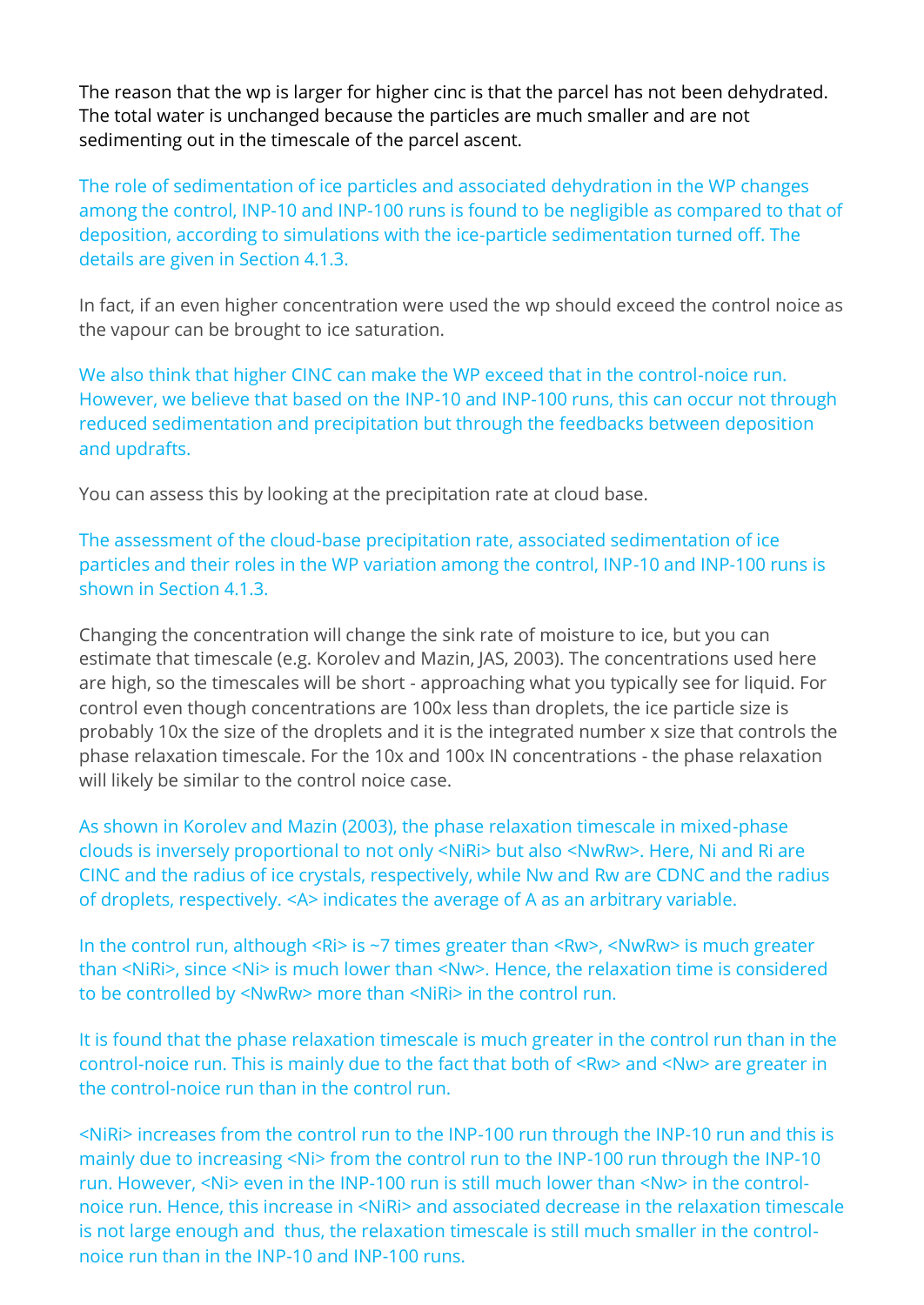Line 474. i assume this is a histogram of all of the columns in the domain for the final timestep? Fig 5 does not look like a cumulative frequency plot. It is not constantly increasing or decreasing as wp changes

The corresponding figure shows the sum of occurrence of IWP, LWP or WP over the whole domain and simulation period at each bin of IWP, LWP or WP. We classify the value of each of IWP, LWP and WP at each time step and grid point in the whole domain and during the whole simulation period. The classified values of each of IWP, LWP and WP are put into corresponding bins of those values. Then, we count the number of those values in each bin and the number in each bin is shown in the figure.

For example, let us assume that the minimum and maximum non-zero values of WP over the whole domain and simulation period are 1 and 12, respectively, and we use a bin interval of 3. In this assumed situation, there are three bins. The first bin is between the WP value of 1 and that of 4, the second bin between 5 and 8 and the third bin between 9 and 12. Then, let us assume that there are 2 time steps during the whole simulation period and 2 grid points over the whole domain, and non-zero WP value occurs at all time steps and grid points. Then, there are 2 WP values over the whole domain at each time step. Let us assume these values are as follows:

At the first time step:

The first grid point: 1

The second grid point: 7

At the second time step:

The first grid point: 6

The second grid point: 12

Then, there is "one count" of WP whose value is 1 for the first bin between 1 and 4, "two counts" of WPs whose values are 6 and 7 for the second bin between 5 and 8, "one count" of WP whose value is 12 for the third bin between 9 and 12. Here, we see that as we move from the first to third bin, the number of the count increases and then decreases but not constantly increases or decreases. This exemplifies why LWP, IWP or WP frequency does not increase or decrease constantly as the LWP, IWP or WP values change in Figure 5 and the other figures showing the frequency.

Line 497. In this section, what has been tested indirectly is the role of sedimentation in dehydrating parcels.

You could demonstrate this by turning off sedimentation for ice and seeing that the control wp was the same as the 100x IN wp.

The role of sedimentation and associated dehydration in the WP changes among the control, INP-10 and INP-100 runs is found to be negligible as compared to that of deposition, according to simulations with the ice-particle sedimentation turned off. The details are given in Section 4.1.3.